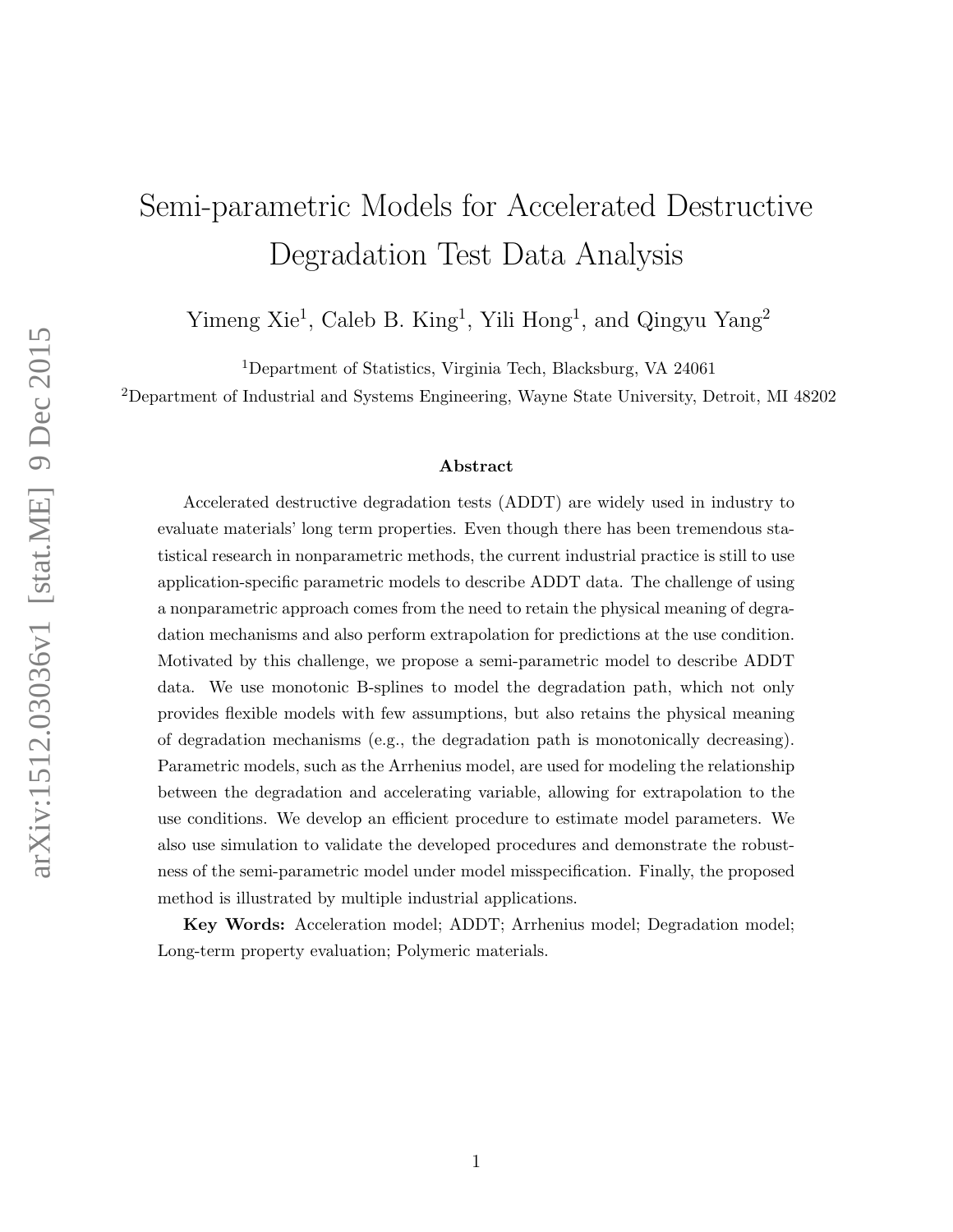# 1 Introduction

### 1.1 Motivation

It is important for manufacturers to understand the lifetime of their products in order to ensure accurate marketing and determine areas for improvement. While lifetime testing is the most common approach, for many materials it is more informative to observe the degradation of some performance characteristic, such as the tensile strength of an adhesive bond, over time. The lifetime is determined by a "soft failure" when the characteristic drops below a predetermined level. This form of testing is known as degradation testing.

Several varieties of degradation testing have been developed to accommodate unique circumstances. Due to the long service life of many new materials, degradation testing under normal use conditions is often not feasible. By exposing the material to a more harsh environment, such as higher levels of temperature or humidity compared to the use conditions, degradation data can be collected more efficiently. Thus, an accelerating variable is often used in degradation tests. In some applications, measurements of the degradation level are destructive. That is, the units being tested are destroyed or the physical characteristics changed in a significant manner. An example could be determining the strength of a material by measuring the force needed to break it. This form of testing, combined with an accelerating variable, is referred to as accelerated destructive degradation testing (ADDT). Because of the nature of the testing, ADDT must be analyzed differently from other common forms of degradation testing, such as repeated-measures degradation testing (RMDT), in which multiple measurements can be taken from the same unit.

Current procedures for analyzing ADDT data involve an assumed parametric model for the degradation path over time and a parametric form for the accelerating-variable effect. The predominance of parametric models is mainly due to the need for extrapolation in two aspects; extrapolation in time and extrapolation to the use conditions. For example, an ADDT may cover only 100-70% of the original material's strength and be performed at an elevated temperature range (60−80◦C), but interest lies at strengths 50-70% of the original at a temperature of 30◦C. These parametric models tend to be material-specific and at present there seems to be no general model that can be applied to a wide variety of materials.

Even though there has been tremendous statistical research in nonparametric methods, the current industrial practice is still to use application-specific parametric models to describe ADDT data. Motivated by multiple industrial applications, we aim to bridge this gap between the statistical research and current industrial practice. Instead of a case-by-case parametric modeling approach, we propose a general and flexible semi-parametric model to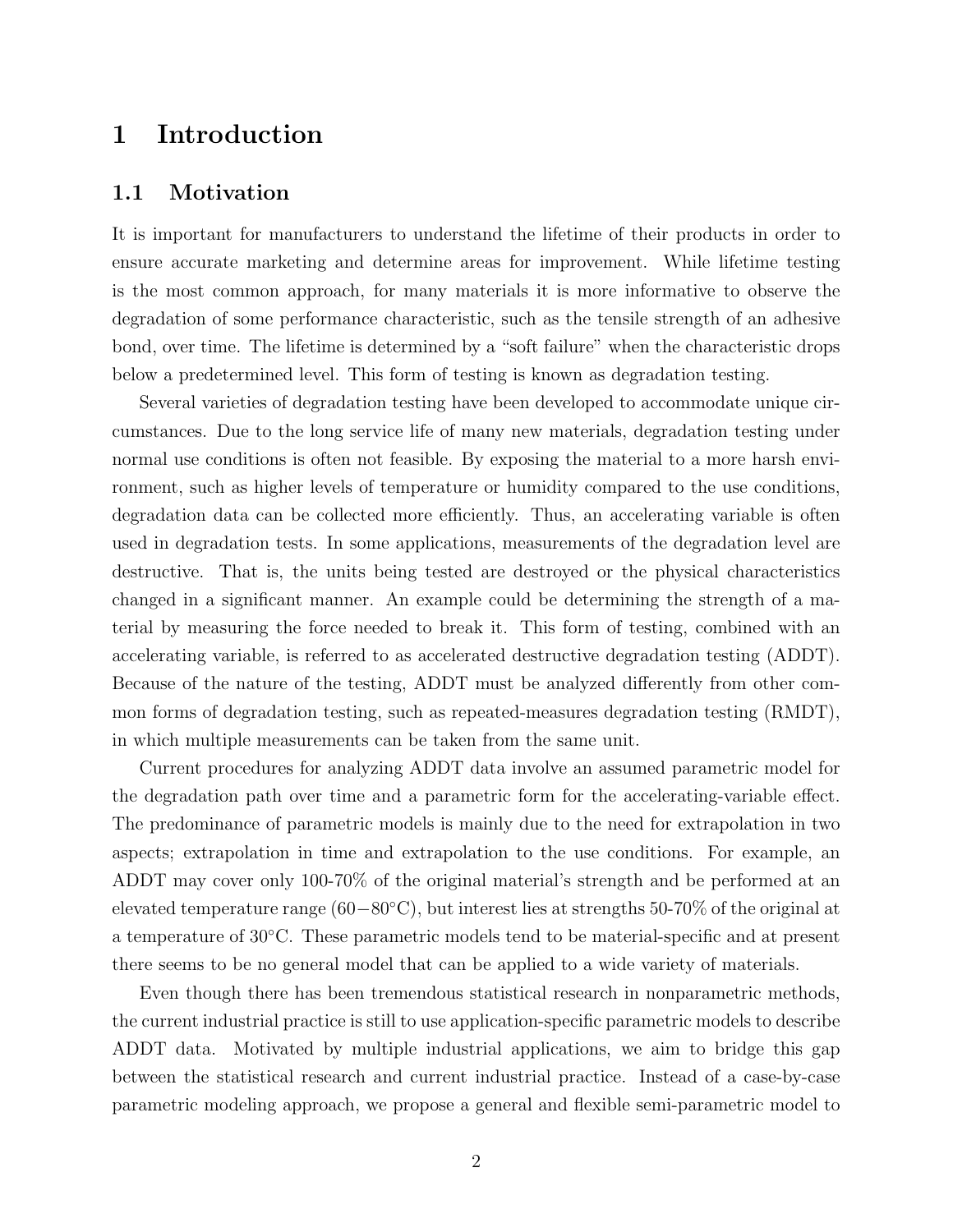describe ADDT data. The challenge of using a nonparametric approach comes from the need to retain the physical meaning of degradation mechanisms and performing extrapolations for predictions at the use condition. To overcome those challenges, the semi-parametric model consists of a nonparametric model for the degradation path and a parametric form for the accelerating-variable effect. In order to preserve the monotonic nature of many degradation paths, the nonparametric model portion will be constructed based on monotonic spline methods. For the parametric model portion, commonly used models, such as the Arrhenius relationship for temperature, will be used for extrapolation. Parameter estimation and inference procedures will also be developed.

#### 1.2 Related Literature

The literature on accelerated degradation data modeling and analysis can be divided into two areas: RMDT and ADDT. In the pioneering work, Lu and Meeker (1993) used RMDT data to estimate failure-time distribution via the framework on mixed-effects models. Meeker, Escobar, and Lu (1998) introduced nonlinear mixed-effects models for RMDT data, which were derived from physical-failure mechanisms. Introductory level description of degradation models can be found in Gorjian et al. (2010), and Meeker, Hong, and Escobar (2011). Ye and Xie (2015) provided a comprehensive review of the state-of-art methods in modeling RMDT data.

In the area of ADDT data modeling and analysis, Nelson (1990, Chapter 11) used ADDT data from an insulation to estimate performance degradation. Escobar et al. (2003) provided a parametric model and method to analyze the ADDT data collected from an adhesive bond. Tsai et al. (2013) considered the problem of designing an ADDT with a nonlinear model motivated by a polymer dataset. Li and Doganaksoy (2014) used a parametric model to model ADDT data collected from a temperature accelerated test to study the degradation of seal strength. In all existing methods for analyzing ADDT data, the parametric method is the most popular.

Compared to parametric models of degradation data, spline functions tend to be more flexible and require less assumptions regrading the model formulation. Because the degradation path is often monotonic in nature, monotone splines are suitable for modeling degradation paths. Ramsay (1988) suggested using a basis of I-splines (integrated splines) for semi-parametric modeling. He and Shi (1998) considered the use of B-splines with  $L_1$  optimization. Meyer (2008) extended the work in Ramsay (1988) by proposing cubic monotone splines. Leitenstorfer and Tutz (2007) considered the use of monotone B-splines in generalized additive models. For other applications of monotone B-splines, one can refer to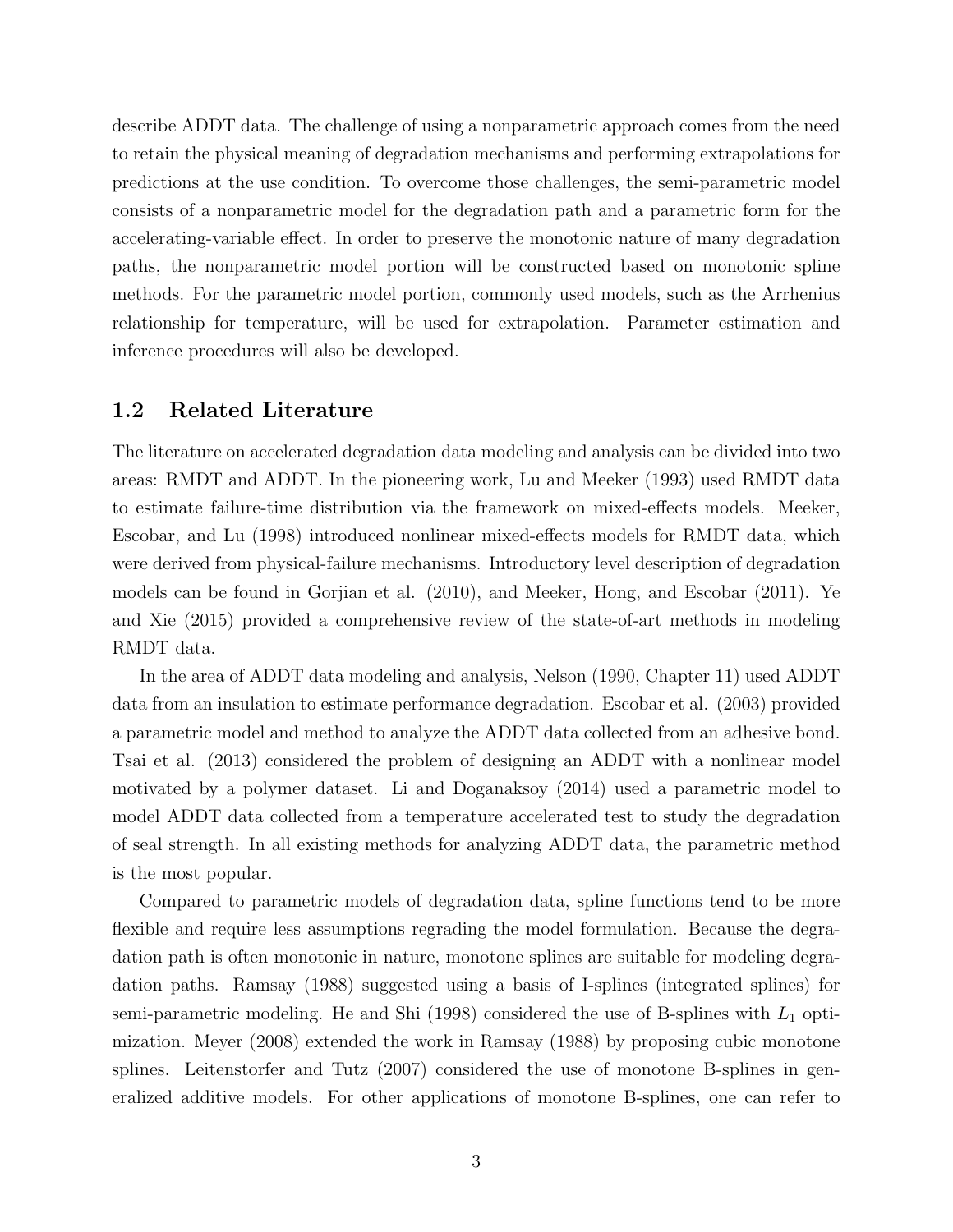Kanungo, Gay, and Haralick (1995) and Fengler and Hin (2014). In addition, Eilers and Marx (1996) proposed a flexible class of P-splines. Bollaerts, Eilers, and Mechelen (2006), Hofner, Müller, and Hothorn (2011), and Hofner, Kneib, and Hothorn (2014) considered the estimation of monotonic effects with P-splines.

Related to RMDT models, Ye et al. (2014) considered semi-parametric estimation of Gamma processes. Hong et al. (2015), and Xu, Hong, and Jin (2015) used shape-restricted splines to model the effects of time-varying covariates on the degradation process. There is little literature, however, on the use of semi-parametric models in ADDT data modeling and analysis.

#### 1.3 Overview

The rest of this paper is organized as follows. Section 2 introduces some general notation for ADDT data. It also presents in detail the construction of the semi-parametric model using monotonic B-splines. In Section 3, we present a procedure for estimating the unknown parameters as well as procedures for conducting inference on ADDT data based on this model. We conduct simulation studies in Section 4 to investigate the performance of the semi-parametric method with special consideration of model misspecification. In Section 5, we apply the model to data from several published datasets and provide comparisons with other well-known parametric models. Finally, Section 6 contains conclusions and areas for future research.

# 2 The Semi-parametric Model

## 2.1 General Setting

Let  $y_{ijk}$  be the degradation measurement for the kth sample at level i of the accelerating variable  $\mathcal{AF}_i$  and the j<sup>th</sup> observation time point  $t_{ij}$ ,  $i = 1, \ldots, I$ ,  $j = 1, \ldots, J_i$ , and  $k =$  $1, \ldots, n_{ij}$ , where  $n_{ij}$  denotes the sample size at  $t_{ij}$ . Let  $n = \sum_{i=1}^{I} \sum_{j=1}^{J_i} n_{ij}$  be the total number of observations. A general form of the degradation model is

$$
y_{ijk} = \mathcal{D}(t_{ij}, x_i; \boldsymbol{\theta}) + \varepsilon_{ijk},
$$
\n(1)

where  $x_i = h(\mathcal{AF}_i)$  is a function of the accelerating variable,  $\boldsymbol{\theta}$  is a vector of unknown parameters in the degradation path, and  $\varepsilon_{ijk}$  is an error term that describes unit-to-unit variability. For the purposes of illustration, we will assume that the degradation path is monotone decreasing with time. The model can easily be generalized to paths that are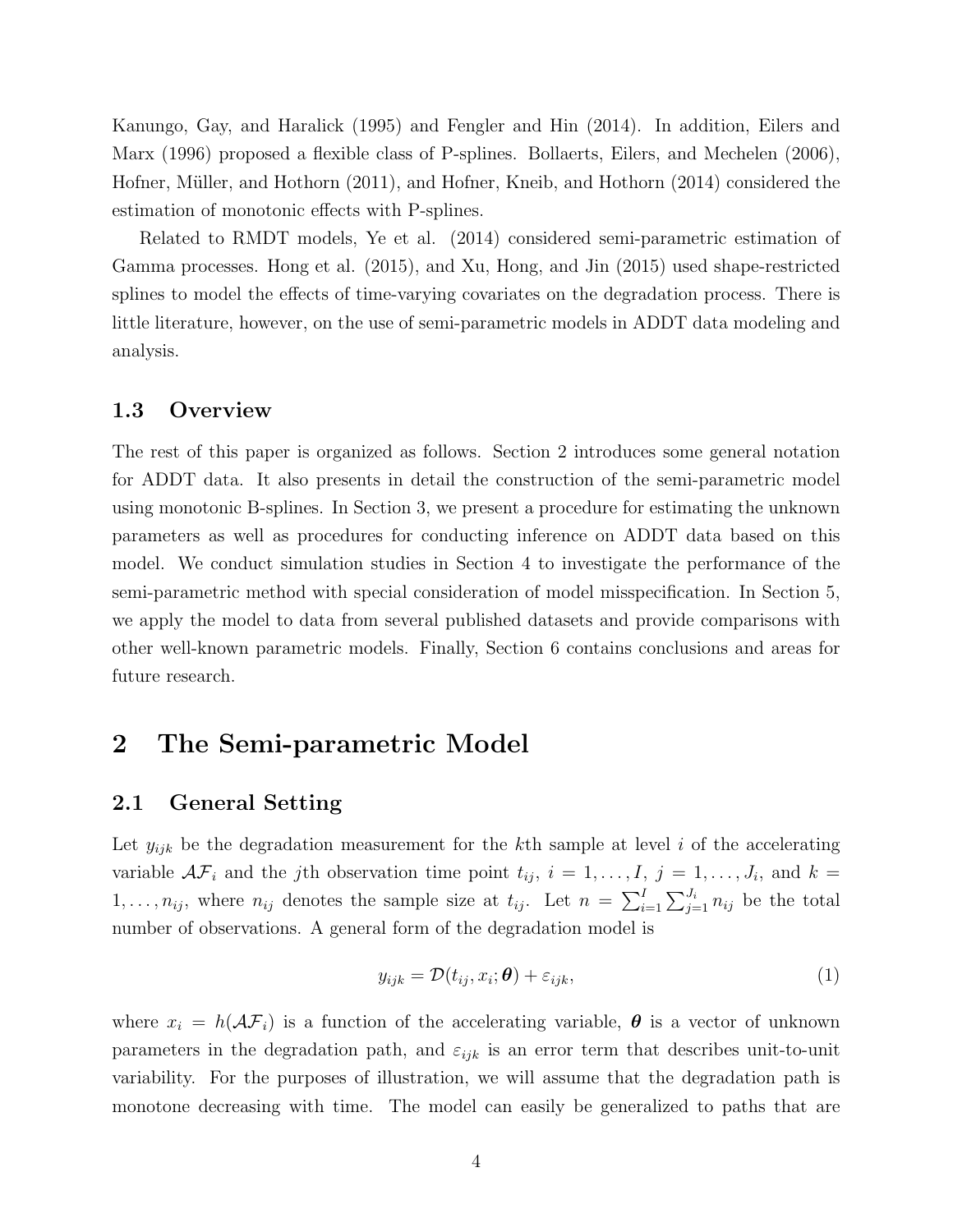increasing with time. We will also be considering temperature as the accelerating factor as it is the most common form of acceleration encountered in ADDT. However, the model can easily incorporate other types of acceleration, such as voltage.

For temperature-accelerated processes, the Arrhenius model is often used to describe the relationship between degradation and temperature. This model uses a transformed temperature level given as

$$
x_i = \frac{-11605}{\text{Temp}_i + 273.16}.\tag{2}
$$

Here,  $Temp_i$  is in degrees Celsius, and 11605 is the reciprocal of the Boltzmann's constant (in units of eV). The value 273.16 in the denominator is used to convert to the Kelvin temperature scale.

#### 2.2 The Scale Acceleration Model

We propose the following semi-parametric functional forms for the degradation model in (1).

$$
\mathcal{D}(t_{ij}, x_i; \boldsymbol{\theta}) = g \left[ \eta_i(t_{ij}; \beta); \boldsymbol{\gamma} \right], \tag{3}
$$

$$
\eta_i(t; \beta) = \frac{t}{\exp(\beta s_i)}, \quad s_i = x_{\max} - x_i,
$$
\n(4)

$$
\varepsilon_{ijk} \sim \mathcal{N}(0, \sigma^2)
$$
, and  $\operatorname{Corr}(\varepsilon_{ijk}, \varepsilon_{ijk'}) = \rho, \ k \neq k'.$  (5)

Here,  $g(\cdot)$  is a monotone decreasing function with unknown parameter vector  $\gamma$ ,  $\beta$  is an unknown parameter associated with the accelerating variable, and  $\boldsymbol{\theta} = (\boldsymbol{\gamma}', \beta, \sigma, \rho)'$  is the vector containing all of the unknown parameters. The quantity  $x_{\text{max}} = -11605/[\text{max}_i (\text{Temp}_i) +$ 273.16] is defined to be the transformed value of the highest level of the accelerating variable.

The model in (3) falls within the class of scale acceleration models. For a specific stress level *i*,  $\mathcal{D}(t, x_i; \theta)$  is a decreasing function of time *t*, in which  $\beta$  controls the degradation rate through time-scale factor  $\exp(\beta s_i)$  in (4). A smaller time-scale factor corresponds to a rapid decrease in degradation. When the acceleration level is at its highest,  $s_{\text{max}} = x_{\text{max}} - x_{\text{max}} = 0$ . In this case,  $\eta_i(t;\beta) = t$  implies that the degradation path no longer relies on  $\beta$ , and

$$
\mathcal{D}(t, x_{\max}; \boldsymbol{\theta}) = g(t; \boldsymbol{\gamma}).
$$

Thus, the function  $g(\cdot)$  can be interpreted as the baseline degradation path for the scale acceleration model in (3). The distribution of error terms  $\varepsilon_{ijk}$  are specified in (5) with parameters  $\sigma$  and  $\rho$ . In particular, we consider a compound symmetric correlation structure for measurements taken on the same temperature and time point. Measurements at different temperatures and times are assumed to be independent.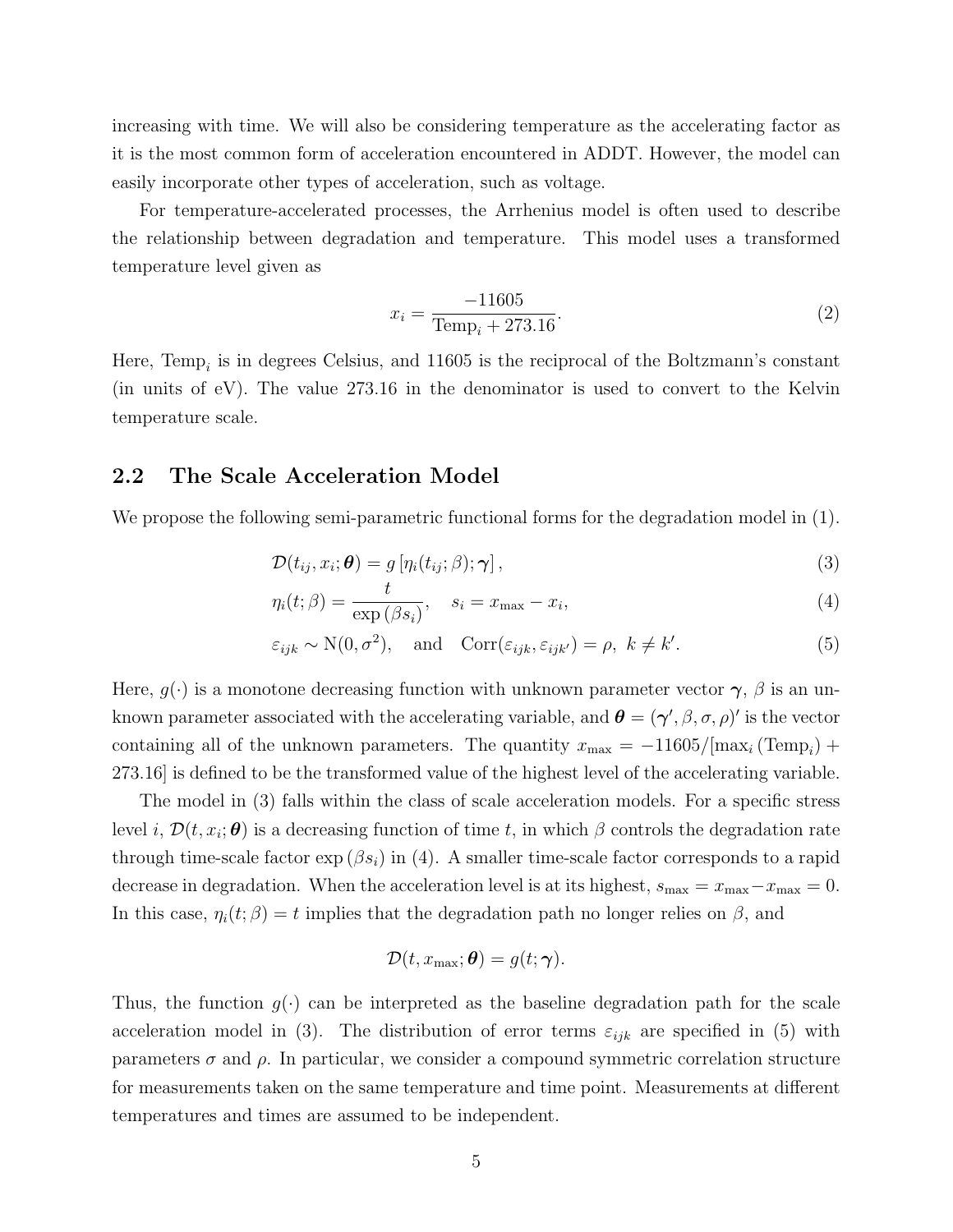Let  $y_M$  be the lowest degradation level present in the observed data. Then the scaleacceleration model and the monotonicity of  $g(\cdot)$  will allow one to extrapolate the degradation level to  $y_M$  for any given acceleration level. Let  $\mathcal{D}_f$  be the failure threshold. Then, if  $y_M$  <  $D_f$ , one can use the semi-parametric model to obtain failure information at the use conditions through this extrapolation. This is particularly useful since, in general, measurements may be available below  $\mathcal{D}_f$  for only some of the highest levels of the accelerating variable. In fact, some industrial standards require that tests be run until the degradation level drops below  $\mathcal{D}_f$  for several acceleration levels. However, extrapolation beyond  $y_M$  is not possible due to the nonparametric construction of the  $g(\cdot)$ , which is the tradeoff for this kind of model flexibility.

## 2.3 Nonparametric Form for Baseline Degradation Path

We use nonparametric methods to estimate the baseline degradation path  $g(\cdot)$ . Specifically, we use monotonic B-splines to model the baseline degradation path. This not only provides flexible models, but also retains the physical meaning of degradation mechanisms (e.g., the degradation path is monotonically decreasing).

Consider a set of interior knots  $d_1 \leq \cdots \leq d_N$ , and two boundary points  $d_0$  and  $d_{N+1}$ . The entire set of ordered knots are

$$
d_{-q} = \cdots = d_0 \leq d_1 \leq \cdots \leq d_N \leq d_{N+1} = \cdots = d_{N+q+1},
$$

where the lower and upper boundary points are appended  $q$  times and  $q$  is the polynomial degree. For notational simplicity, we rewrite the subscripts in the ordered knot sequences as  $d_1, \dots, d_{N+2q+2}$ . The total number of basis functions is  $p = N+q+1$ . The *l*th B-spline basis function of degree q evaluated at  $z$  can be recursively obtained in the following formulas:

$$
B_{0,l}(z) = \mathbf{1}(d_l \le z < d_{l+1}),
$$
  
\n
$$
B_{q,l}(z) = \frac{z - d_l}{d_{l+q} - d_l} B_{q-1,l}(z) + \frac{d_{l+q+1} - z}{d_{l+q+1} - d_{l+1}} B_{q-1,l+1}(z),
$$

where  $l = 1, \dots, p$ , and  $\mathbf{1}(\cdot)$  is an indicator function. The degradation model can then be expressed as

$$
y_{ijk} = \sum_{l=1}^{p} \gamma_l B_{q,l} [\eta_i(t_{ij}; \beta)] + \varepsilon_{ijk}, \qquad (6)
$$

where  $\gamma_l$ 's are the coefficients.

To ensure the degradation path is monotone decreasing, we require the first derivative of  $\mathcal{D}(\tau_{ij}, x_i; \theta)$  be negative. For B-spline basis functions, De Boor (2001) proved that the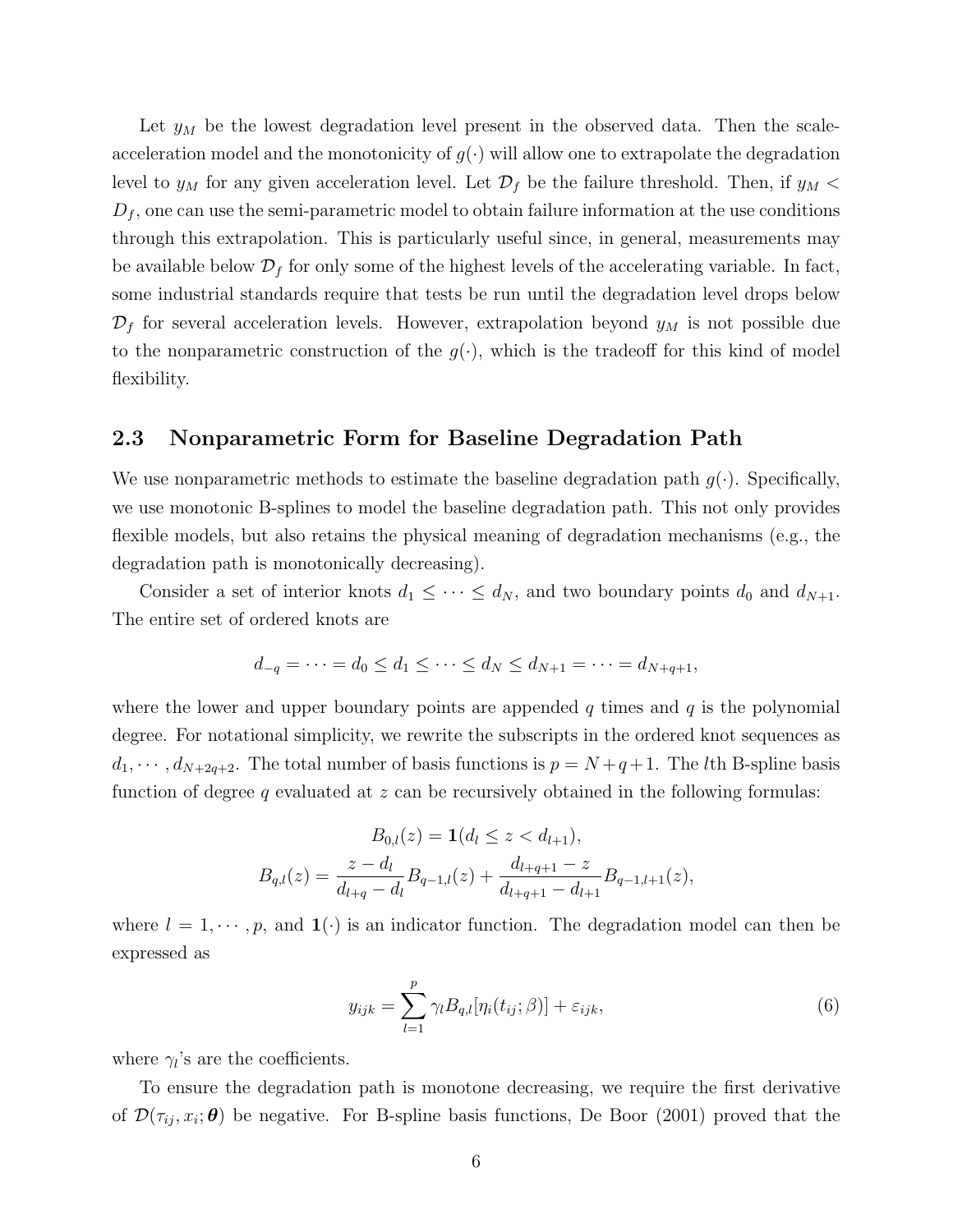derivative of  $\mathcal{D}(t, x_i; \theta)$  with respect to  $\eta_i(t; \beta)$  is

$$
\frac{d\mathcal{D}(t,x_i;\boldsymbol{\theta})}{d\eta_i(t;\beta)} = \sum_{l=2}^p (q-1) \frac{(\gamma_l - \gamma_{l-1})}{d_{l+q+1} - d_l} B_{q-1,l}[\eta_i(t;\beta)].
$$

As B-spline basis functions are nonnegative, it follows that  $\gamma_l \leq \gamma_{l-1}$  for all  $2 \leq l \leq p$  gives a sufficient condition for a monotone decreasing degradation path. However, except for basis functions with degree  $q = 1, 2$ , it is not a necessary condition. Fritsch and Carlson (1980) derived the necessary conditions for cubic splines  $(q = 3)$ , though for higher order splines necessary conditions are as yet unclear.

## 3 Estimation and Inference

### 3.1 Parameter Estimation

Let  $\bm{y}_{ij} = (y_{ij1}, \ldots, y_{ijn_{ij}})'$ ,  $\varepsilon_{ij} = (\varepsilon_{ij1}, \ldots, \varepsilon_{ijn_{ij}})'$ ,  $\bm{y} = (y'_{11}, \ldots, y'_{1J_1}, \ldots, y'_{I1}, \ldots, y'_{IJ_I})'$ ,  $\varepsilon =$  $(\varepsilon'_{11},\ldots,\varepsilon'_{1J_1},\ldots,\varepsilon'_{IJ_1},\ldots,\varepsilon'_{IJ_J})'$  and  $\boldsymbol{\gamma}=(\gamma_1,\ldots,\gamma_p)'$ . The degradation model in (6) can be written as

$$
\mathbf{y} = \mathbf{X}_{\beta} \boldsymbol{\gamma} + \boldsymbol{\varepsilon},\tag{7}
$$

where

$$
\mathbf{X}_{\beta} = \begin{bmatrix} B_{q,1}[\eta_1(t_{11}; \beta)] & \cdots & B_{q,p}[\eta_1(t_{11}; \beta)] \\ B_{q,1}[\eta_1(t_{12}; \beta)] & \cdots & B_{q,p}[\eta_1(t_{12}; \beta)] \\ \vdots & \ddots & \vdots \\ B_{q,1}[\eta_I(t_{IJ_I}; \beta)] & \cdots & B_{q,p}[\eta_I(t_{IJ_I}; \beta)] \end{bmatrix},
$$

and  $\varepsilon \sim N(0, \Sigma)$ . Here,  $\Sigma = \text{Diag}(\Sigma_{11}, \dots, \Sigma_{1J_1}, \dots, \Sigma_{I1}, \dots, \Sigma_{IJ_I})$  and  $\Sigma_{ij} = \sigma^2[(1 - \Sigma_{ij} + \Sigma_{ij} + \Sigma_{ij}]$  $\rho I_{n_{ij}}+\rho J_{n_{ij}}$ , where  $I_{n_{ij}}$  is an  $n_{ij}\times n_{ij}$  identity matrix and  $J_{n_{ij}}$  is an  $n_{ij}\times n_{ij}$  matrix of 1's. We can also rewrite  $\Sigma = \sigma^2 R$ , where  $R = \text{Diag}(R_{11}, \ldots, R_{1J_1}, \ldots, R_{I1}, \ldots, R_{IJ_I})$  and  $R_{ij} = (1 - \rho)I_{n_{ij}} + \rho J_{n_{ij}}.$ 

We use likelihood-based methods to estimate the unknown parameters  $\boldsymbol{\theta} = (\boldsymbol{\gamma}', \beta, \sigma, \rho)'$ . For now, we consider estimation of  $\theta$  with a given number of knots and knot locations. We will give a discussion on knot selection in Section 3.2. A particular challenge to the estimation comes from the constraints on  $\gamma$ , namely that  $\gamma_l \leq \gamma_{l-1}, 2 \leq l \leq p$ . We also note that, for a given  $\beta$ ,  $\mathbf{X}_{\beta}$  is known, in which case (7) becomes a linear model with a correlated covariance structure. Thus, we proceed by first deriving estimates of  $(\gamma', \sigma, \rho)'$  given  $\beta$  and then use a profile likelihood approach to estimate  $\beta$ .

The estimates of  $\gamma$  and  $(\sigma, \rho)'$  are obtained using an iterative procedure. In particular, at the *m*th iteration, given estimates  $(\hat{\sigma}^{(m-1)}, \hat{\rho}^{(m-1)})'$ , the value of  $\hat{\gamma}^{(m)}$  is obtained by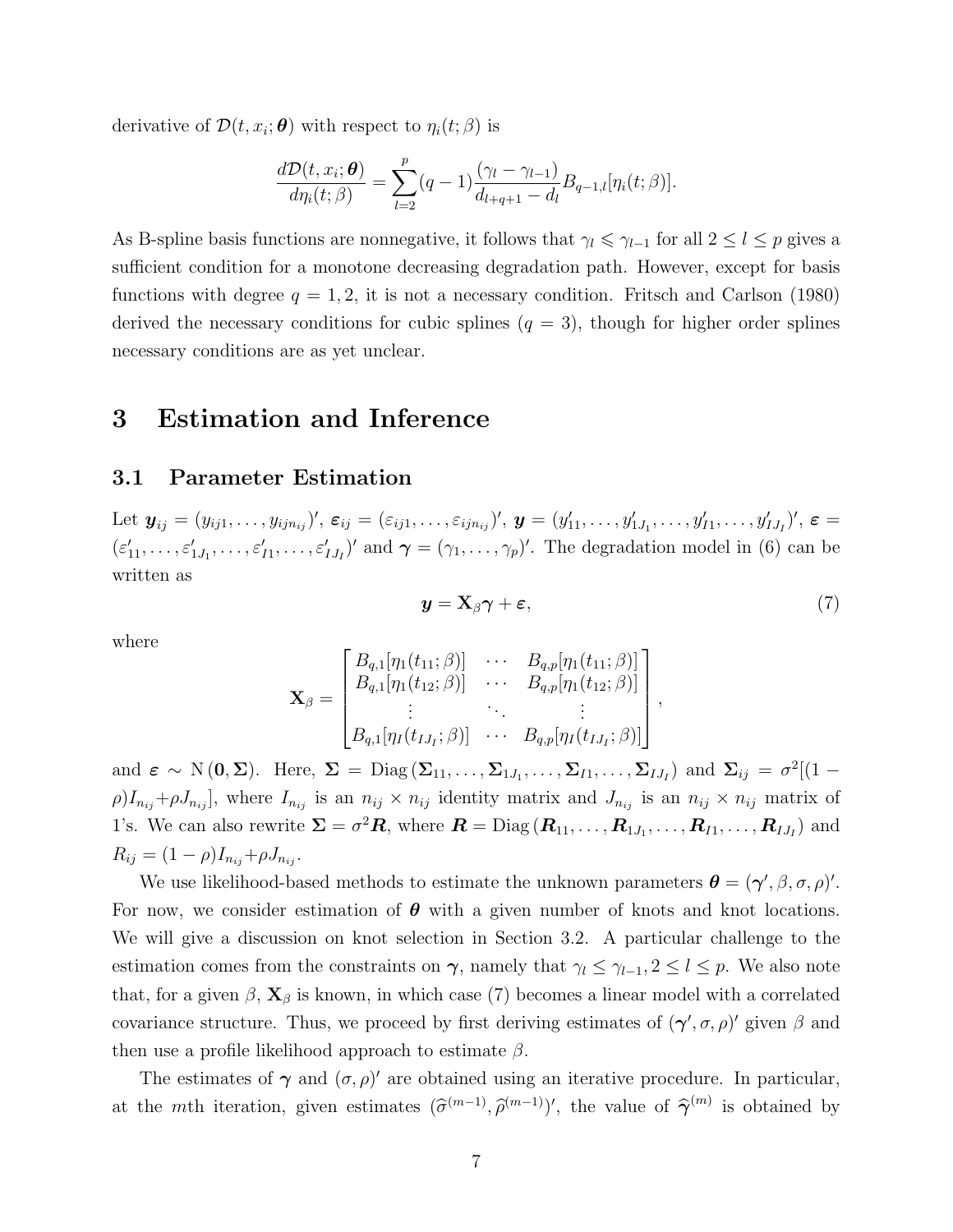minimizing

$$
Q(\boldsymbol{\gamma}) = (\boldsymbol{y} - \mathbf{X}_{\beta} \boldsymbol{\gamma})' \left(\widehat{\boldsymbol{\Sigma}}^{(m-1)}\right)^{-1} (\boldsymbol{y} - \mathbf{X}_{\beta} \boldsymbol{\gamma})
$$
  
subject to  $\gamma_l \leq \gamma_{l-1}, 2 \leq l \leq p$ . (8)

Equation (8) is a quadratic object function with linear constraints and so can be solved with quadratic programming techniques. Given  $\hat{\gamma}^{(m)}$ , one can then obtain  $(\hat{\sigma}^{(m)}, \hat{\rho}^{(m)})'$  using restricted maximum likelihood (REML) so long as  $\hat{\gamma}^{(m)}$  does not take values on the boundary of the linear constraints. If the solution of equation (8) does take values on the boundary of the linear constraints, we can still consider approximate REML to obtain these estimates. Let  $\widehat{\gamma}_u^{(m)}$  $u_{u}^{(m)}$  represent all of the unique values in  $\hat{\gamma}^{(m)}$  and  $p_u$  be the length of  $\hat{\gamma}_u^{(m)}$  $\binom{m}{u}$ . For each unique value  $\hat{\gamma}_{i,u}^{(m)}$ , let  $\mathbf{x}_{i,\beta u}$  be the sum of the corresponding columns in  $\mathbf{X}_{\beta}$ . Then we have  $\mathbf{X}_{\beta} \widehat{\boldsymbol{\gamma}}^{(m)} = \mathbf{X}_{\beta u} \widehat{\boldsymbol{\gamma}}^{(m)}_u$  $u^{(m)}_u$ , where  $\mathbf{X}_{\beta u}=(\bm{x}_{1,\beta u},\cdots,\bm{x}_{p_u,\beta u}).$  The approximate REML log-likelihood is then

$$
\mathcal{L}_{\text{REML}}(\sigma,\rho|\widehat{\boldsymbol{\gamma}}^{(m)}) = -\frac{1}{2} \left\{ \log |\mathbf{\Sigma}| + \log |\mathbf{X}'_{\beta u}\mathbf{\Sigma}^{-1}\mathbf{X}_{\beta u}| + (\boldsymbol{y} - \mathbf{X}_{\beta}\widehat{\boldsymbol{\gamma}}^{(m)})'\mathbf{\Sigma}^{-1}(\boldsymbol{y} - \mathbf{X}_{\beta}\widehat{\boldsymbol{\gamma}}^{(m)}) \right\}.
$$
\n(9)

The covariance parameter estimates  $(\hat{\sigma}^{(m)}, \hat{\rho}^{(m)})'$  are those values that maximize equation (9). In particular, after some calculation it can be shown that  $\hat{\sigma}^{(m)}$  has the following closed-form expression

$$
\widehat{\sigma}^{^{(m)}} = \left[\frac{(\boldsymbol{y} - \mathbf{X}_\beta\widehat{\boldsymbol{\gamma}}^{(m)})'(\widehat{\boldsymbol{R}}^{(m-1)})^{-1}(\boldsymbol{y} - \mathbf{X}_\beta\widehat{\boldsymbol{\gamma}}^{(m)})}{n-p_u}\right]^{\frac{1}{2}}
$$

.

Thus,  $\hat{\rho}^{(m)}$  can be obtained from a one dimensional optimization problem. That is,

$$
\widehat{\rho}^{(m)} = \operatorname*{argmax}_{\rho} \left\{-\log|(\widehat{\sigma}^{(m)})^2 \boldsymbol{R}| - \log|(\widehat{\sigma}^{(m)})^{-2} \mathbf{X}_{\beta u}' \boldsymbol{R}^{-1} \mathbf{X}_{\beta u}| - (\widehat{\sigma}^{(m)})^{-2} (\boldsymbol{y} - \mathbf{X}_{\beta} \widehat{\boldsymbol{\gamma}}^{(m)})' \boldsymbol{R}^{-1} (\boldsymbol{y} - \mathbf{X}_{\beta} \widehat{\boldsymbol{\gamma}}^{(m)}) \right\}.
$$

Upon convergence, the estimates of  $(\hat{\gamma}', \hat{\sigma}, \hat{\rho})'$  are obtained for a given  $\beta$ , denoted by  $(\hat{\gamma}'$  $\int_{\beta}^{\prime}$ ,  $\widehat{\sigma}_{\beta}$ ,  $\widehat{\rho}_{\beta}$ )'. The initial values  $(\hat{\sigma}^{(0)}, \hat{\rho}^{(0)})'$  can be easily obtained by fitting a non-constrained model.

The profile log-likelihood for  $\beta$  is given as

$$
\mathcal{L}(\beta, \widehat{\boldsymbol{\gamma}}_{\beta}, \widehat{\sigma}_{\beta}, \widehat{\rho}_{\beta}) = \log \Bigg\{ \frac{1}{\sqrt{2\pi}|\widehat{\boldsymbol{\Sigma}}_{\beta}|^{1/2}} \exp \Bigg[ -\frac{(\boldsymbol{y} - \mathbf{X}_{\beta}\widehat{\boldsymbol{\gamma}}_{\beta})\widehat{\boldsymbol{\Sigma}}_{\beta}^{-1}(\boldsymbol{y} - \mathbf{X}_{\beta}\widehat{\boldsymbol{\gamma}}_{\beta})}{2} \Bigg] \Bigg\}.
$$

In practice, one can first estimate  $(\gamma', \sigma, \rho)'$  for a specified range of values of  $\beta$ , then compute  $\mathcal{L}(\beta, \widehat{\gamma}_{\beta}, \widehat{\sigma}_{\beta}, \widehat{\rho}_{\beta})$  as a function of  $\beta$ . The estimate  $\beta$  is the value that maximizes this function. The final estimates are denoted by  $\hat{\theta} = (\hat{\gamma}', \hat{\beta}, \hat{\sigma}, \hat{\rho})'.$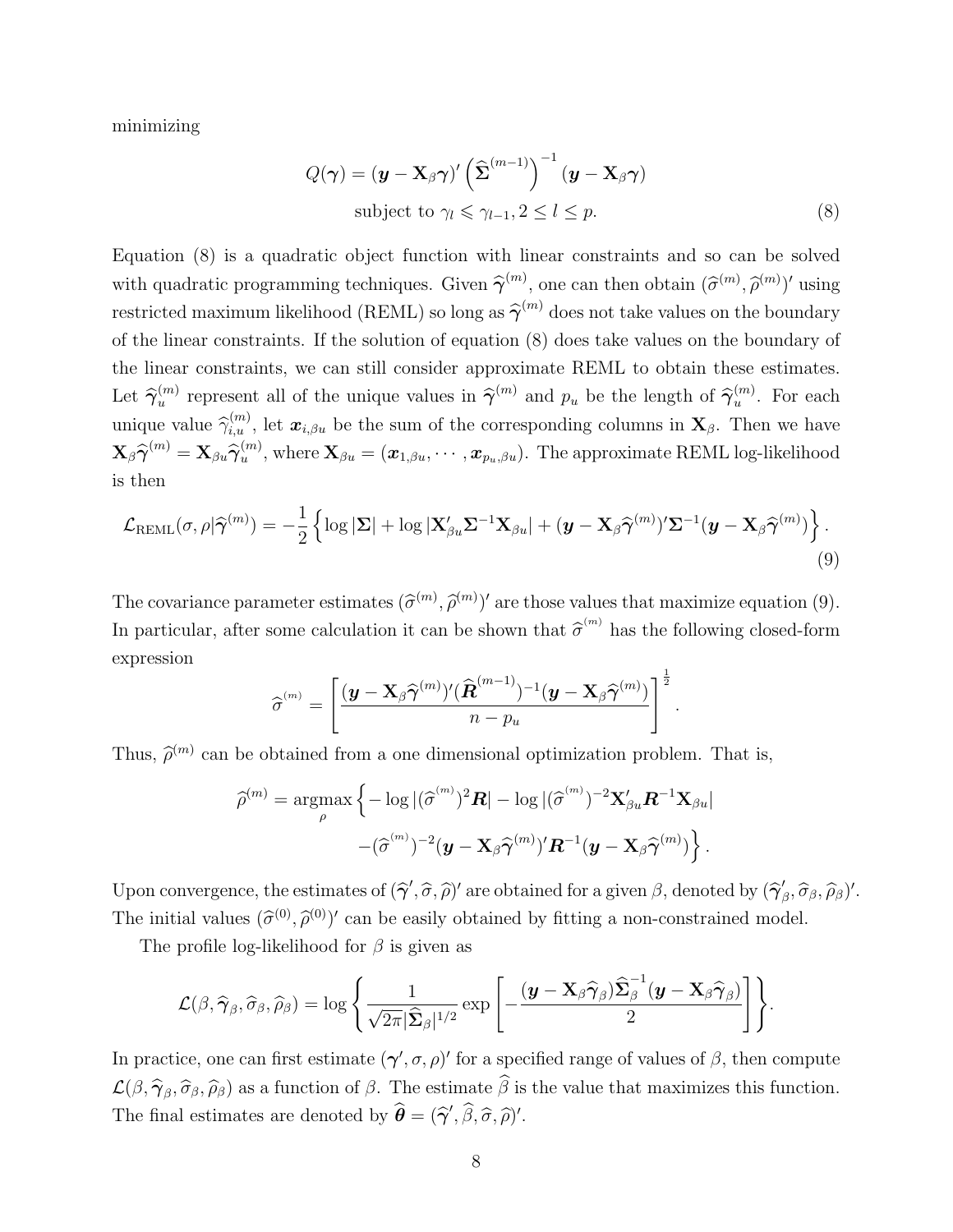Once the model parameters have been estimated, other parameters related to reliability can then be estimated. For example, the mean time to failure (MTTF), denoted by  $m_f$ , is one of many ways to evaluate the reliability of a product/material. Based on the semiparametric model, we can derive an estimate  $\widehat{m}_f$  at a use condition  $x_f$  and failure threshold  $\mathcal{D}_f$  by solving

$$
\sum_{l=1}^p \widehat{\gamma}_l B_{q,l} \left( \frac{\widehat{m}_f}{\exp[\widehat{\beta}(x_{\max} - x_f)]} \right) = \mathcal{D}_f.
$$

## 3.2 Spline Knots Selection

The number of knots and knot locations are a key component to using B-splines to model the degradation path. In addition, it is also necessary to determine the maximum degree of the B-splines. For knot selection, we first fix the degree of the B-splines and then find the optimum knot locations. Optimality is determined by a variation of the Akaike information criterion:

$$
AIC = -2\log\left\{\frac{1}{\sqrt{2\pi}|\hat{\boldsymbol{\Sigma}}|^{1/2}}\exp\left[-\frac{(\boldsymbol{y}-\mathbf{X}_{\hat{\boldsymbol{\beta}}}\hat{\boldsymbol{\gamma}})\hat{\boldsymbol{\Sigma}}^{-1}(\boldsymbol{y}-\mathbf{X}_{\hat{\boldsymbol{\beta}}}\hat{\boldsymbol{\gamma}})}{2}\right]\right\} + 2 \times \text{edf},\qquad(10)
$$

where *edf* is the effective degrees of freedom in  $\gamma$  plus three for the parameters  $(\beta, \sigma, \rho)'$ . Wang, Meyer, and Opsomer (2013) and Meyer (2012) discussed constrained spline regression for both independent and correlated error cases. In particular, they showed how to calculate the effective degrees of freedom for a constrained fit through the use of a cone projection, which is the trace of the projection matrix. Because we have  $p-1$  linear constraints, the effective degrees of freedom in  $\gamma$  has a value from 1 to p, where p corresponds to a unconstrained fit. Letting  $q$  denote the degree of the B-spline functions, the procedure for knot selection is as follows:

- 1. Determine the optimum number of interior knots  $N_{opt,q}$  which minimizes the AIC. The default knot locations are equally-spaced sample quantiles. That is, if number of interior knots is N, the default knot locations are  $b/N$ ,  $b = 1, \dots, N - 1$ .
- 2. Delete each of the internal knots in sequence. The knot whose deletion leads to the greatest reduction in AIC is removed. Repeat until no more existing knots can be removed.

The whole procedure is to be repeated for different B-spline degrees until the optimal knot sequence is determined. This knot selection procedure is similar to the procedure in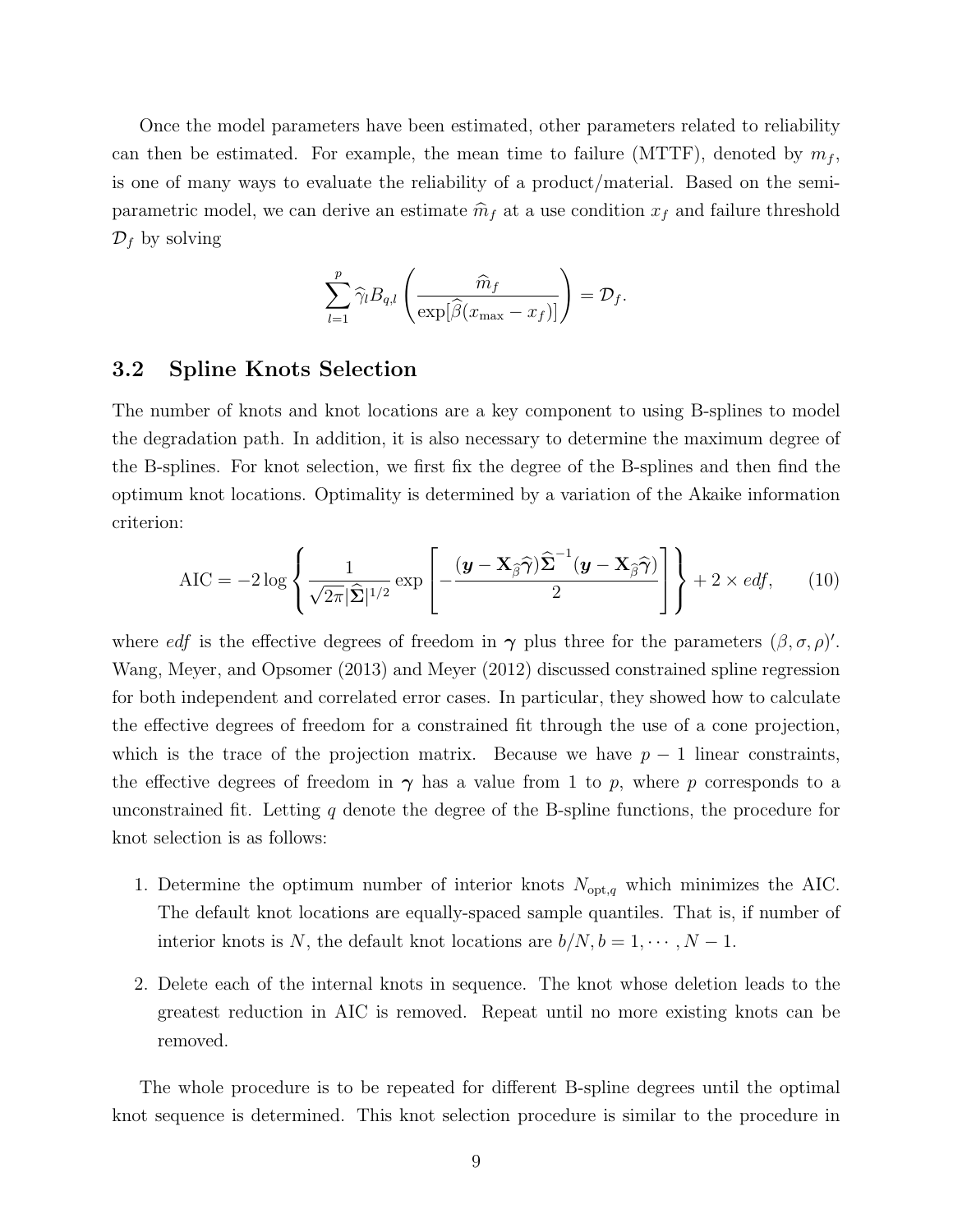He and Shi (1998). The sample size for an ADDT is typically small and so a low degree of spline  $(q \leq 4)$  and a small number of interior knots  $(1 \leq N \leq 5)$  are usually sufficient to provide a good fit to the data.

## 3.3 Statistical Inference

Inference based on the semi-parametric model in (7) can rely on either asymptotic theory or a bootstrap procedure. Because the bootstrap method is straightforward and easy to implement, we use a nonparametric bootstrap to calculate confidence intervals (CI) for the parameters and pointwise CI for the degradation path. The error term in model (7) can be written as

$$
\varepsilon_{ijk} = u_{ij} + e_{ijk},
$$

where  $u_{ij} \sim N(0, \sigma_u^2)$ ,  $e_{ijk} \sim N(0, \sigma_e^2)$ ,  $Corr(u_{ij}, e_{ijk}) = 0$ ,  $\sigma_u^2 = \rho \sigma^2$ , and  $\sigma_e^2 = (1 - \rho)\sigma^2$ . That is, the error term in model (7) can be written as the sum of a random effect term  $u_{ij}$  and an independent error term  $e_{ijk}$ . To obtain the CI, one could resample from the estimated random effect term  $\hat{u}_{ij}$  and the estimated independent error term  $\hat{e}_{ijk}$  separately. However, Carpenter, Goldstein, and Rasbash (2003) showed that directly resampling from  $\hat{u}_{ij}$  and  $\hat{e}_{ijk}$ will cause bias. Therefore, we adjust  $\hat{u}_{ij}$  and  $\hat{e}_{ijk}$  prior to bootstrapping. That is,

$$
\widehat{u}_{ij}^c = \left[\sum_{ij} \widehat{u}_{ij}^2/(nJ_n)\right]^{-1/2} \widehat{\sigma}_u \widehat{u}_{ij}, \text{ and } \widehat{e}_{ijk}^c = \left[\sum_k \widehat{e}_{ijk}^2/(n_{ij})\right]^{-1/2} \widehat{\sigma}_e \widehat{e}_{ijk}.
$$

The specific steps of nonparametric bootstrap are described as follows:

For  $m = 1, ..., B$ ,

- 1. Sample  $u_{ij}^{(m)c}$  with replacement from  $\hat{u}_{ij}^c$  and sample  $e_{ijk}^{(m)c}$  with replacement from  $\hat{e}_{ijk}^c$ .
- 2. Compute  $y_{ijk}^{(m)} = x_{ij}'\hat{\gamma} + u_{ij}^{(m)c} + e_{ijk}^{(m)c}$ .
- 3. Fit the semi-parametric model to the bootstrapped sample  $y_{ijk}^{(m)}$ .

The CI with confidence level  $1 - \alpha$  for a parameter of interest,  $\theta$ , is calculated by taking the lower and upper  $\alpha/2$  quantiles of the bootstrap estimates. For a sequence of bootstrap estimates  $\hat{\theta}^{(1)}, \ldots, \hat{\theta}^{(B)}$ , a bias-corrected CI, proposed by Efron and Tibshirani (1993), can be computed by taking the  $B\Phi(2z_q + z_{\alpha/2})$  and  $B\Phi(2z_q + z_{1-\alpha/2})$  ordered values, where q denotes the proportion of bootstrap values less than  $\hat{\theta}$ ,  $\Phi(\cdot)$  is the cumulative distribution function and  $z_{(.)}$  is the quantile function of the standard normal distribution.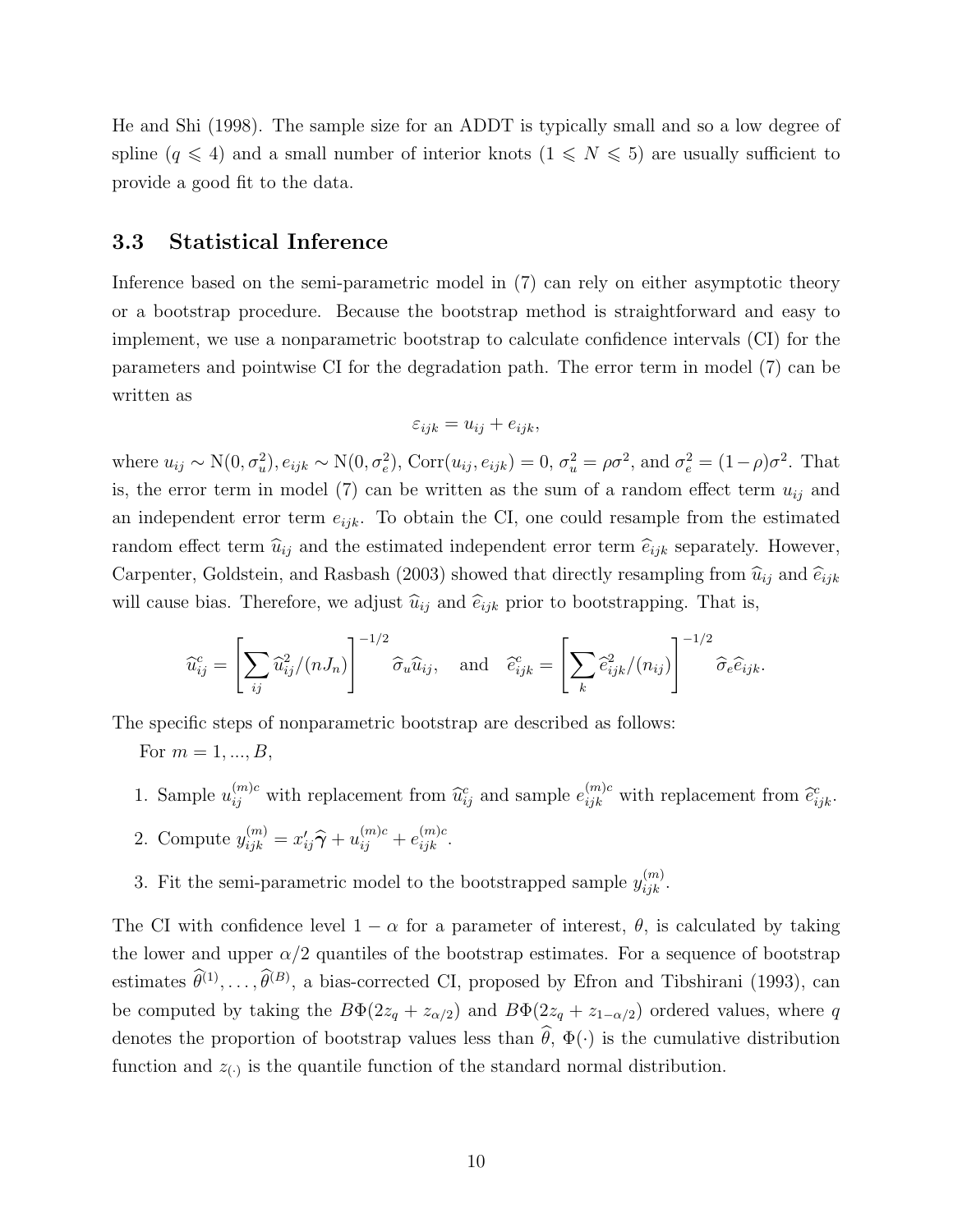# 4 Simulation Study

The objective of the simulation study is to investigate the performance of the proposed parameter estimation and inference procedures. We will examine the bias, standard derivation (SD), and mean square error (MSE) of the parameter estimators and the estimated baseline degradation function. We also will investigate the coverage probability (CP) of the bootstrap-based CI procedure in Section 3.3. An additional simulation study will be conducted to investigate the performance of our semi-parametric model under model misspecification.

## 4.1 Performance of Parameter Estimators

#### Simulation Settings

We consider two different sets of  $n = \{3, 6\}$  temperature levels and three different sets of  $J_n = \{5, 10, 15\}$  measuring times. The specific settings are summarized in Table 1. Ten samples are tested at each combination of temperature level and measuring times. The data are simulated from the following model:

$$
y_{ijk} = \sum_{l=1}^{p} r_l B_{q,l} [\eta_i(t_{ij}; \beta)] + \varepsilon_{ijk}, \qquad (11)
$$

where the degree of the B-splines is  $q = 2$ , and number of interior knots is  $N = 3$ . The knot locations are the sample quantiles. Figure 1 gives the spline basis functions and the baseline degradation function for scenario  $n = 3$ ,  $J_n = 5$ . The true parameters in the model are  $\beta = 0.83, \gamma = (1, 0.9, 0.8, 0.7, 0.6, 0.6)'$ , and  $(\sigma, \rho)' = (0.019, 0.2)'$ .

For each scenario, 500 datasets are generated and the bias, SD, and MSE of the parameter estimators and baseline degradation curves are calculated. The quantile and bias-corrected CI are computed based on  $B = 1,000$  bootstrap samples and the CP is also computed.

#### Simulation Results

Figure 2 shows the bias and MSE of parameter estimators. Figure 3 shows the pointwise MSE curves of baseline degradation curves. We found out that MSE of point estimators and baseline degradation curves decrease as either number of temperature levels or time points increases. Even when the number of temperature levels and time points are both small, biases of  $\beta$  and  $\sigma$  are small, while bias of  $\rho$  is large. However, when either number of temperature levels or time points is large, the estimates of  $\beta$ ,  $\sigma$  and  $\rho$  are all close to the true values.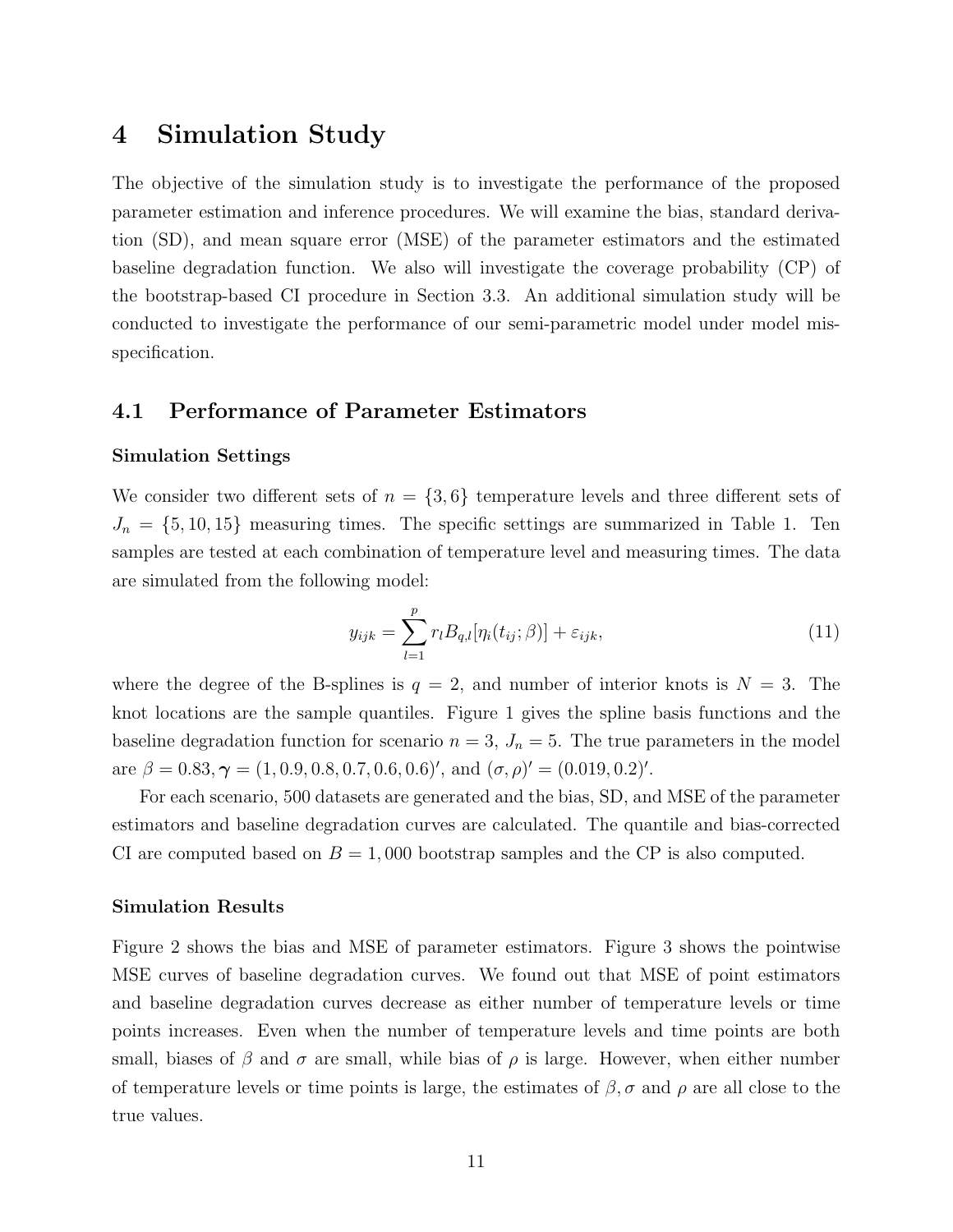| Settings              | Number of Temp. Levels $(n)$  | Temperature Levels $({}^{\circ}C)$                                      |  |  |
|-----------------------|-------------------------------|-------------------------------------------------------------------------|--|--|
| Temperature setting 1 | 3                             | 50, 65, 80                                                              |  |  |
| Temperature setting 2 | 6                             | 30, 40, 50, 60, 70, 80                                                  |  |  |
|                       | Number of Time Points $(J_n)$ | Measuring Times (Hours)                                                 |  |  |
| Time point setting 1  | 5                             | 8, 25, 75, 130, 170                                                     |  |  |
| Time point setting 2  | 10                            | 5, 10, 30, 50, 70, 90, 110,<br>130, 150, 170                            |  |  |
| Time point setting 3  | 15                            | 10, 30, 40, 50, 60, 70, 80,<br>90, 100, 110, 120, 130,<br>140, 150, 170 |  |  |

Table 1: Selected temperature levels and time points for the simulation studies.

Figures 4 and 5 present the CP for quantile-based CI and bias-corrected CI of the parameter estimators and baseline degradation curves. The performance of bias-corrected CI seems to be similar for  $\beta$ , and better for  $\sigma$ ,  $\rho$  and baseline degradation curve compared to quantile-based CI. For the parameter estimators, the CP of bias-corrected CI of  $\beta$  is good when n or  $J_n$  is small. However, the CP of bias-corrected CI of  $(\sigma, \rho)'$  are overall slightly less than the desired confidence level. For the baseline degradation function, the CP of pointwise bias-corrected CI are poor when  $n = 3$  and  $J_n = 5$ . The performance of pointwise biascorrected CI improve as n and  $J_n$  increases. Overall, the results show that the performance of the estimation and inference procedures are good.

## 4.2 Performance under Model Misspecification

#### Simulation Settings

In this simulation study, the data are simulated according to a parametric model, but the semi-parametric model is fit to the data. The temperature levels are set at  $50^{\circ}$ C,  $65^{\circ}$ C, 80<sup>°</sup>C and the measuring times are set at 192, 600, 1800, 3120, and 4320 hours. There are 10 measurements at time 0 and 5 measurements at all other measuring times. The data are simulated from the model

$$
y_{ijk} = \beta_0 + \beta_1 \exp(\beta_2 x_i)\tau_j + \varepsilon_{ijk},\tag{12}
$$

where  $\tau_j = \text{Hour}_j$ ,  $x_i = -11605/(\text{Temp}_i + 273.15)$ . The true parameters are  $\boldsymbol{\beta} = (\beta_0, \beta_1, \beta_2)' =$  $(1, -3.5, 0.3)'$ , and  $(\sigma, \rho)' = (0.02, 0)'$ . It is rare for the true model to be known exactly, so we also consider the case when a different parametric model from the true one is fit to the data. The incorrect parametric model, adapted from Vaca-Trigo and Meeker (2009), is given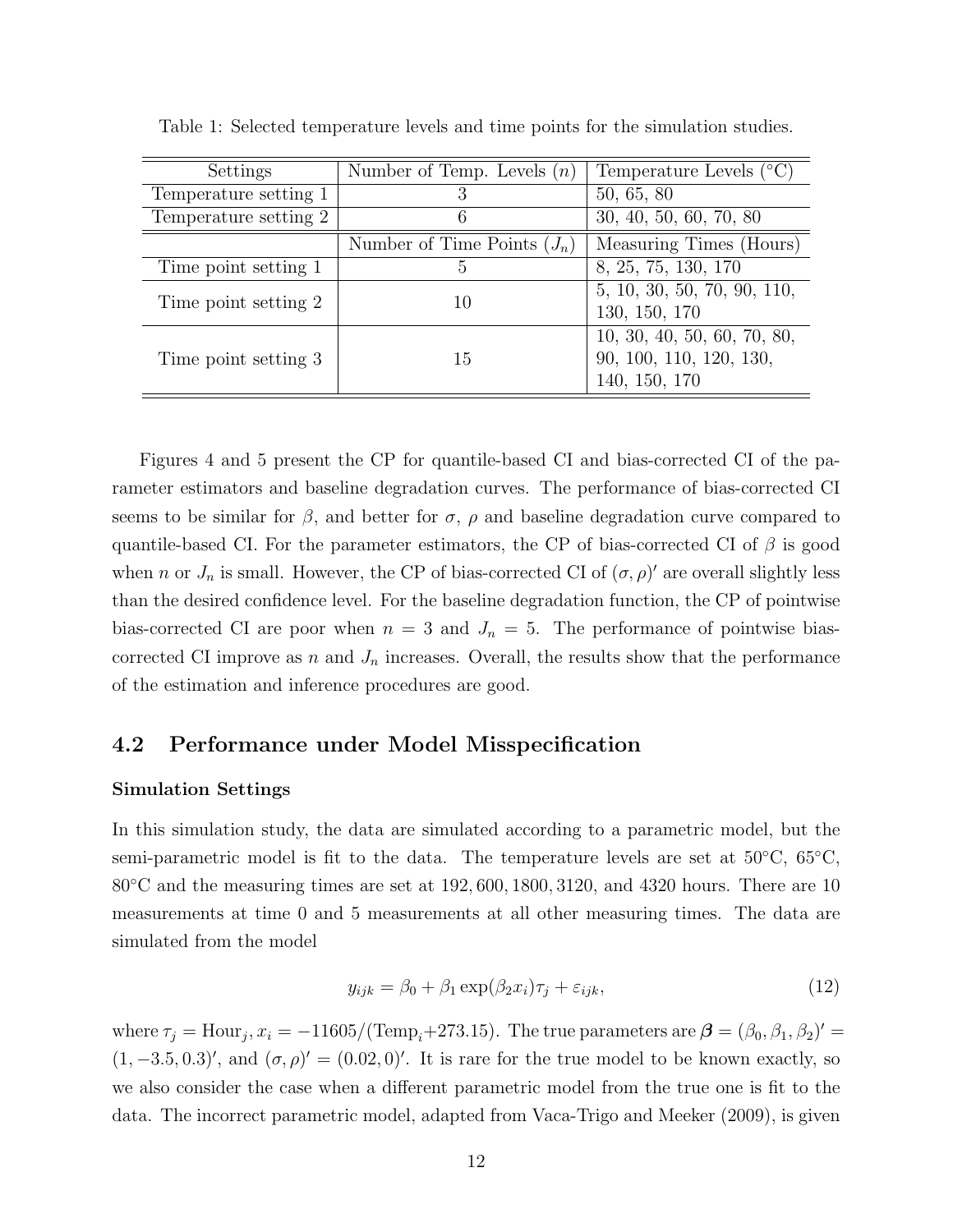

Figure 1: Spline bases and baseline degradation path used in simulation study.

by

$$
y_{ijk} = \frac{\alpha}{1 + \left[\frac{t_{ij}}{\exp(\beta_0 + \beta_1 x_i)}\right]^\gamma} + \varepsilon_{ijk},\tag{13}
$$

with parameters  $(\alpha, \beta_0, \beta_1, \gamma)'$  in the mean structure. We fit the true model (12), the incorrect parametric model (13), and our semi-parametric model (3) to the simulated data. Figure 6 shows one case of the simulated data and the fitted degradation paths.

#### Simulation Results

To assess the fit of our semi-parametric model, we compare the fitted degradation path to the true degradation path using the integrated mean square error (IMSE) of the baseline degradation function, which is defined as

$$
\begin{aligned} \text{IMSE} &= \int_0^{t_m} \mathbf{E} \left\{ \left[ \widehat{g}(t; \boldsymbol{\gamma}) - g(t; \boldsymbol{\gamma}) \right]^2 \right\} dt \\ &= \int_0^{t_m} \left\{ \mathbf{E} \left[ \widehat{g}(t; \boldsymbol{\gamma}) \right] - g(t; \boldsymbol{\gamma}) \right\}^2 dt + \int_0^{t_m} \text{Var} \left[ \widehat{g}(t; \boldsymbol{\gamma}) \right] dt = \text{IBias}^2 + \text{IVar}, \end{aligned}
$$

where  $t_m$  is the maximum time under the maximum level of the accelerating variable. As there is no closed-form expressions for IMSE, IBias and IVar, we report the empirical results. Table 2 presents these results, which indicate that the performance of our semi-parametric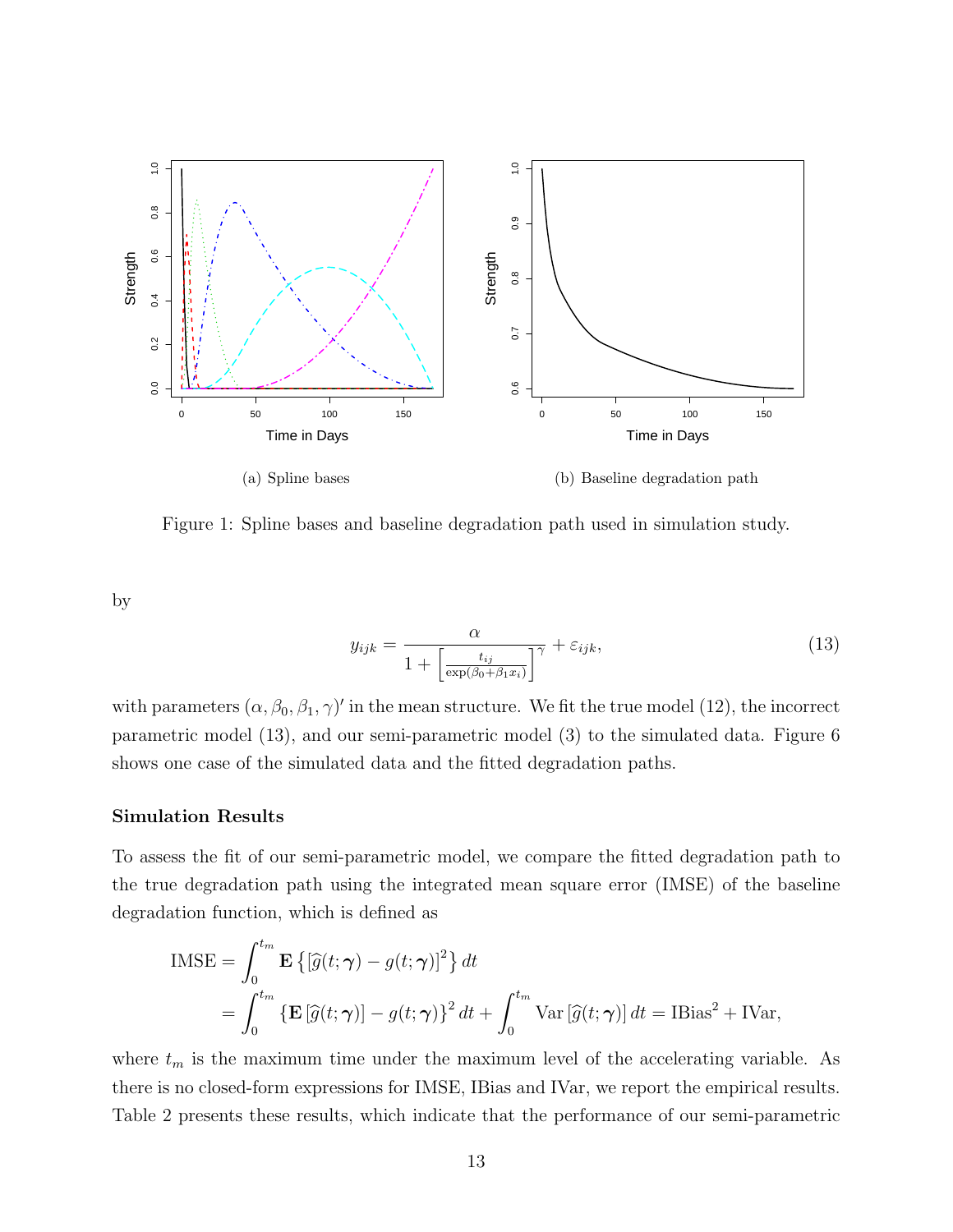

Figure 2: Empirical bias and MSE of parameter estimators for  $(\beta, \sigma, \rho)'$ .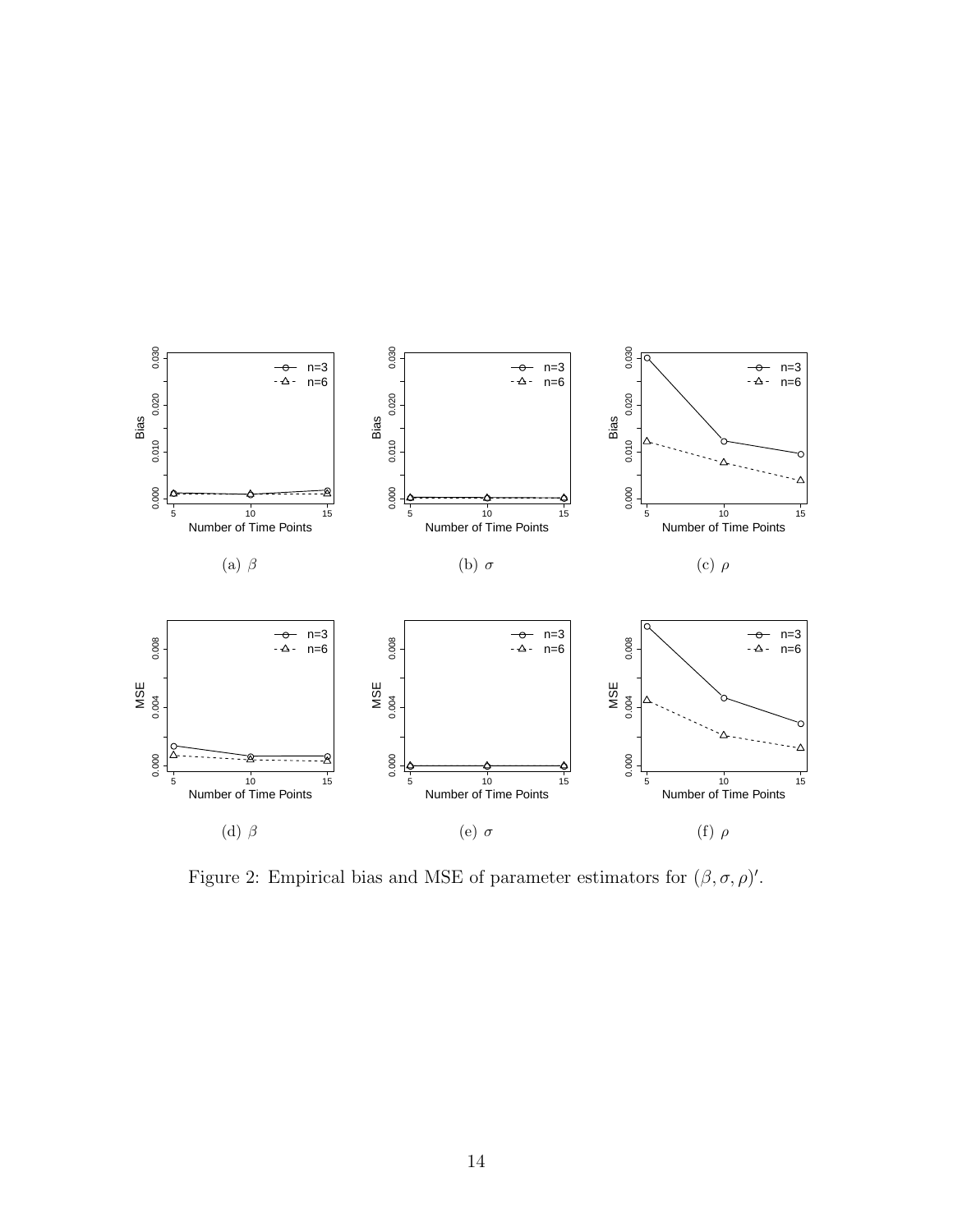

Figure 3: Empirical pointwise MSE for the estimator of the baseline degradation path.

Table 2: Empirical IBias, root IVar (RIVar), and root IMSE (RIMSE) for the true model (12), incorrect model (13), and the semi-parametric model.

| Models                              |                   | IBias RIVar RIMSE |
|-------------------------------------|-------------------|-------------------|
| True Model                          | $0.0003$ $0.0043$ | - 0.0043          |
| Incorrect Model                     | $0.0267$ $0.0060$ | 0.0274            |
| Semi-parametric Model 0.0003 0.0091 |                   | 0.0091            |

model is good. The largest contribution to the root IMSE comes from the variance component. Thus, it is not surprising that the incorrect parametric model (13) performs the worst in capturing the true degradation path.

For each simulated dataset, the MTTF at 30◦C is calculated based on the true parametric model (12), incorrect parametric model (13) and the semi-parametric model. The mean, bias, standard derivation and root MSE of the MTTF for each of the different models based on 600 datasets are summarized in Table 3. The results indicate that the estimate of MTTF from our semi-parametric model is close to the true values, but with larger variance. The estimated MTTF from the incorrect parametric model (13) has the largest bias. The results indicate our semi-parametric model performs quite well.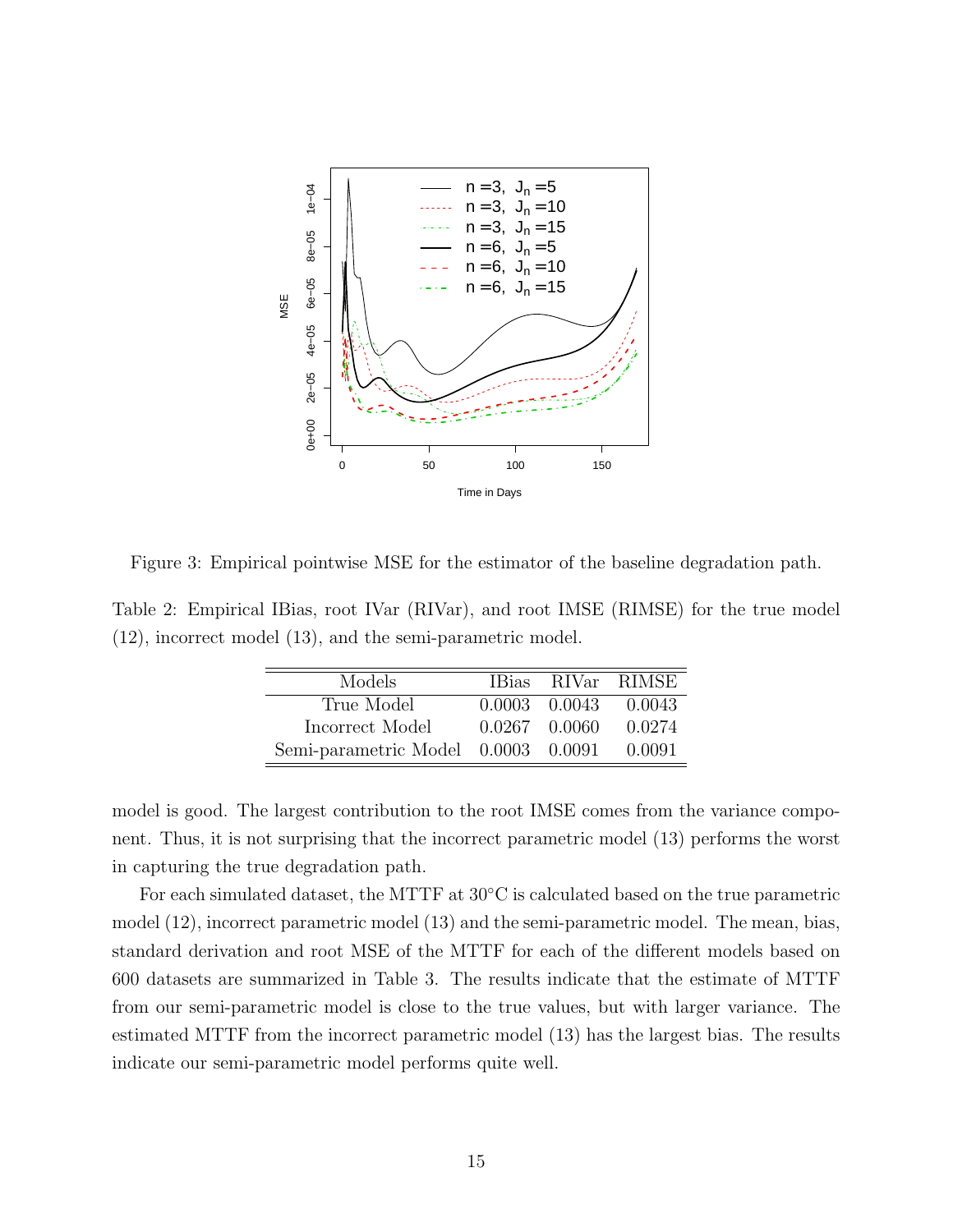

Figure 4: CP of the CI procedures for parameters  $(\beta, \sigma, \rho)'$ , using quantile-based and biascorrected methods, respectively.

Table 3: Empirical mean, bias, SD, and root MSE (RMSE) of the MTTF estimators based on the true model (12), incorrect model (13), and the semi-parametric model.

|  | SD RMSE                                                                                  |
|--|------------------------------------------------------------------------------------------|
|  | 2.99                                                                                     |
|  | 4.93                                                                                     |
|  | 4.22                                                                                     |
|  | Mean Bias<br>82.60 0.01 2.99<br>85.82 3.20 3.75<br>Semi-parametric Model 82.77 0.16 4.22 |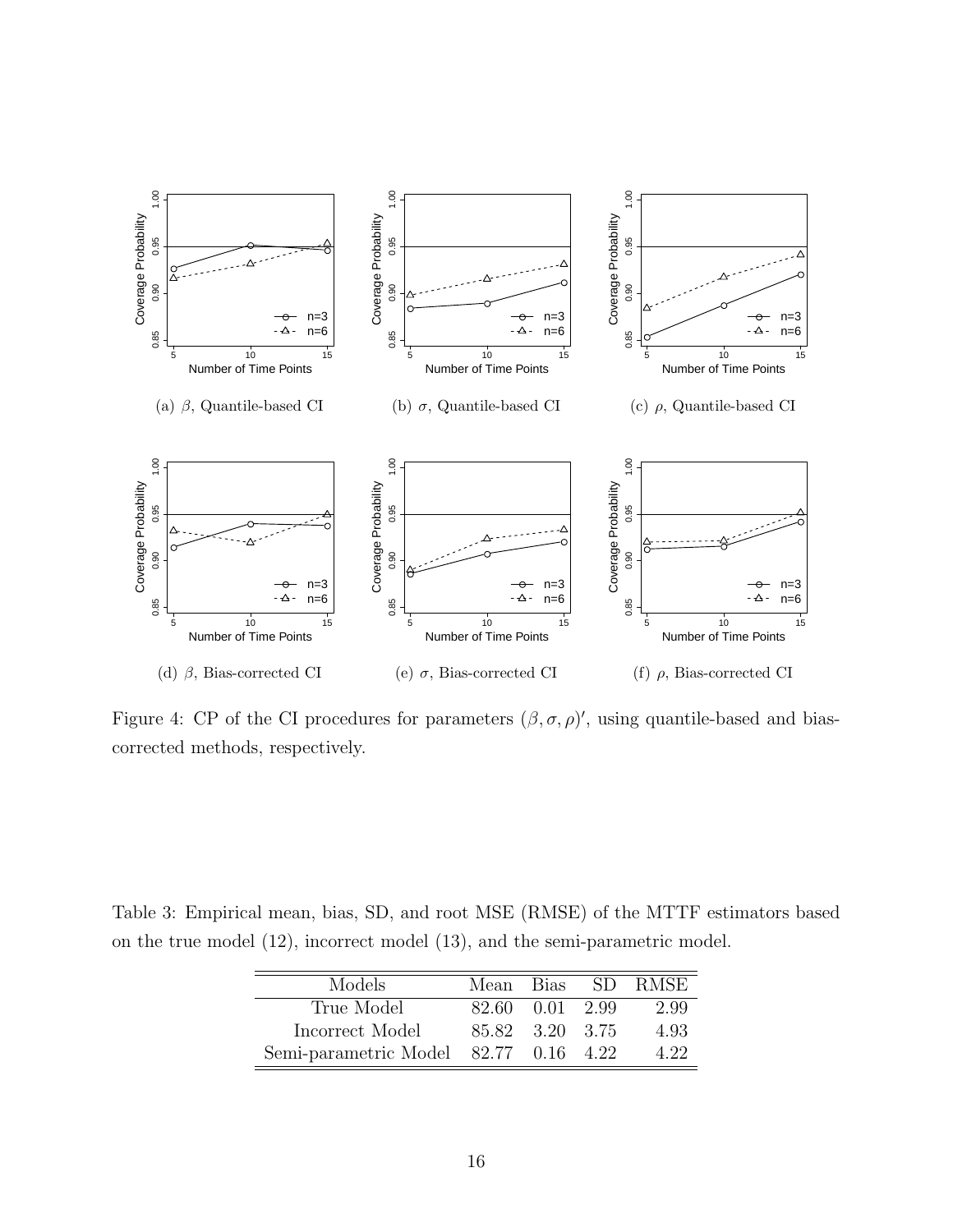

Figure 5: Pointwise CP of the CI procedure for baseline degradation path, using quantilebased and bias-corrected methods, respectively.



Figure 6: Plot of simulated data and fitted degradation paths based on the true and incorrect parametric models, and semi-parametric model.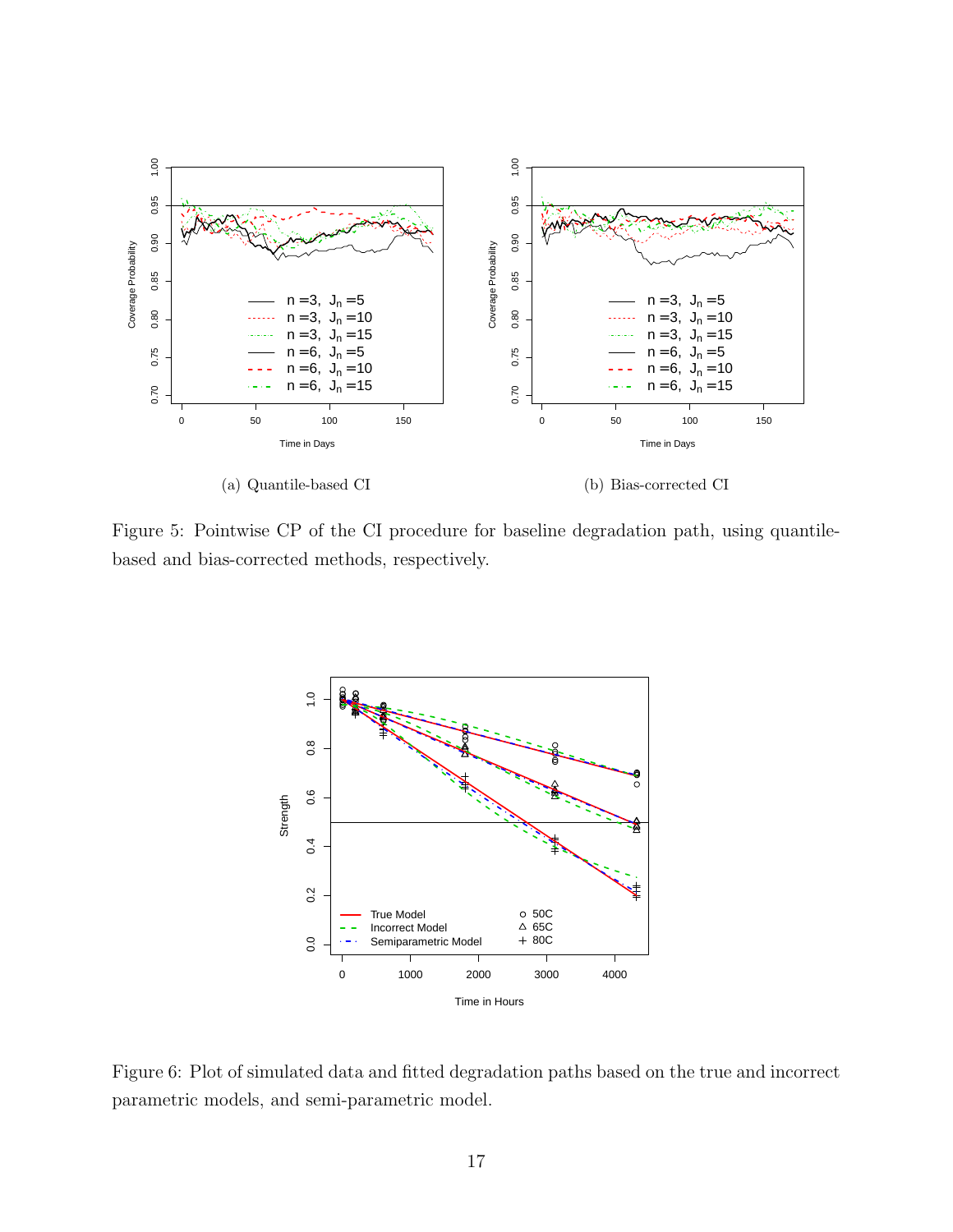# 5 Applications

To help motivate the use of our semi-parametric model, we selected three published datasets from well-known examples of ADDT. The data for each example are summarized below.

### 5.1 ADDT Datasets and Parametric Models

#### Adhesive Bond B Data

Escobar et al. (2003) discussed an experiment that measured the strength of an adhesive bond (Adhesive Bond B) over time. Eight units were measured at the beginning of the experiment under normal temperature to serve as the baseline strength. The remaining measurements were taken at selected weeks (2, 4, 6, 12, and 16) for three accelerated temperature levels (50◦C, 60◦C, and 70◦C). A scatter plot of Adhesive Bond B dataset is presented in Figure 7(a). The degradation model used by Escobar et al. (2003) is

$$
y_{ijk} = \beta_0 + \beta_1 \exp(\beta_2 x_i)\tau_j + \varepsilon_{ijk},\tag{14}
$$

where  $y_{ijk}$  is the strength of Adhesive Bond B in log Newtons,  $\tau_j = \sqrt{\text{Weak}_j}$ ,  $x_i = -11605/$ (Temp<sub>i</sub> + 273.15) is the Arrhenius-transformed temperature, and  $\varepsilon_{ijk} \sim N(0, \sigma^2)$ . The estimates are  $\hat{\beta}_0 = 4.4713$ ,  $\hat{\beta}_1 = -8.6384 \times 10^8$ ,  $\hat{\beta}_2 = 0.6364$  and  $\hat{\sigma} = 0.1609$ .

#### Seal Strength Data

Seal strength data were considered by Li and Doganaksoy (2014). At the start of the experiment, a batch of 10 seals were measured at the use temperature level of 100◦C. A batch of 10 seal samples were then tested at selected weeks (5, 10, 15, 20, and 25) for four temperature levels (200°C, 250°C, 300°C, and 350°C). A scatter plot of seal strength data is shown in Figure 8(a). Though one would expect the seal strength to decrease under higher temperature, some batches of seal samples yielded higher strengths in later weeks compared with the initial measurements. This suggests a large batch-to-batch variability which must be incorporated into the model. Thus, Li and Doganaksoy (2014) considered the following nonlinear mixed model:

$$
y_{ijk} = \beta_0 - \beta_1 \exp(\beta_2 x_i)\tau_j + \delta_{ij} + \varepsilon_{ijk},\tag{15}
$$

where  $y_{ijk}$  is the log<sub>10</sub> strength of seal sample,  $\tau_j = \text{Week}_j$ , and  $x_i = -11605/(\text{Temp}_i + \text{Temp}_i)$ 273.15). The random variable  $\delta_{ij} \sim N(0, \sigma_{\delta}^2)$  represents batch variability,  $\varepsilon_{ijk} \sim N(0, \sigma^2)$ , and  $\delta_{ij}$  and  $\varepsilon_{ijk}$  are independent. The estimates are  $\hat{\beta}_0 = 1.4856$ ,  $\hat{\beta}_1 = 47.2166$ ,  $\hat{\beta}_2 = 0.3420$ ,  $\hat{\sigma} = 0.1603$ , and  $\hat{\sigma}_{\delta} = 0.0793$ .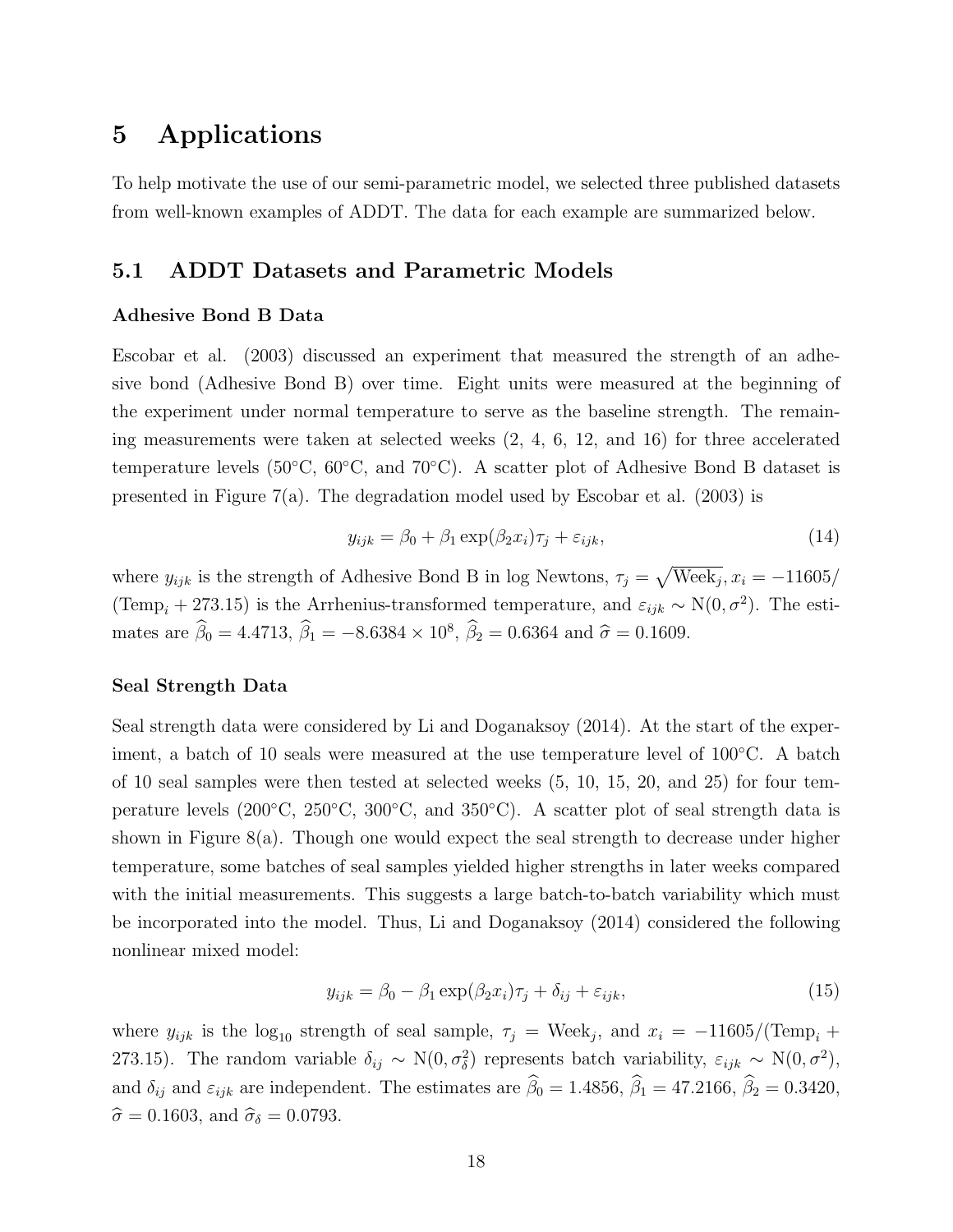

Figure 7: Fitted degradation paths of the Adhesive Bond B data.



Figure 8: Fitted degradation paths of the Seal Strength data.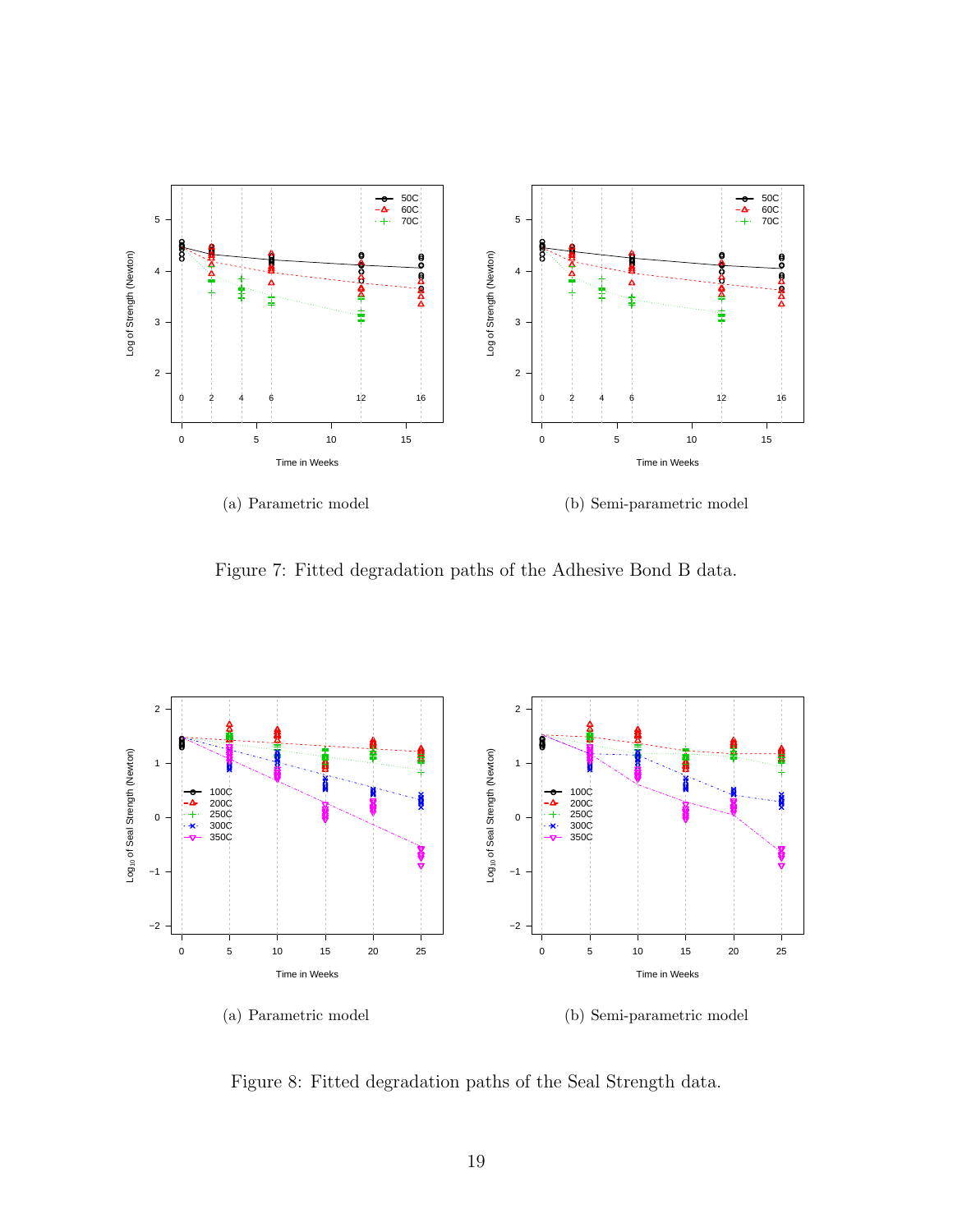

Figure 9: Fitted degradation paths of the Adhesive Formulation K data.

#### Adhesive Formulation K Data

A new adhesive (Formulation K) was developed and tested at 40◦C, 50◦C, and 60◦C. The strength of 10 units were measured at the beginning of the experiment and a specified number of samples were tested at 3, 6, 12, 18, and 24 weeks. Figure 9(a) is a scatter plot of the data. The nonlinear degradation model is

$$
y_{ijk} = \log(90) + \beta_0 (1 - \exp\{-\beta_1 \exp\left[\beta_2 (x_i - x_2)\right] \tau_j\}) + \varepsilon_{ijk},\tag{16}
$$

where  $y_{ijk}$  is the strength of Adhesive Formulation K in log Newtons,  $\tau_j =$ √ Week<sub>j</sub>,  $x_i =$  $-11605/(\text{Temp}_i + 273.15), x_2 = -11605/(50 + 273.15), \text{ and } \varepsilon_{ijk} \sim N(0, \sigma^2).$  The estimates are  $\hat{\beta}_0 = -0.9978$ ,  $\hat{\beta}_1 = 0.4091$ ,  $\hat{\beta}_2 = 0.8371$ , and  $\hat{\sigma} = 0.0501$ .

## 5.2 Comparisons of Parametric and Semi-parametric Models

In order to assess the fit of the semi-parametric model, we applied it to each of the datasets and compared it with the corresponding parametric model chosen by the respective applications. We applied the knot selection technique in Section 3.2 for each application. We also tested the significance of  $\rho = 0$  which informs the selection of the appropriate model. The parameter estimates and CI, as well as the MTTF at the normal use condition are presented in Tables 4 and 5. The AIC defined in Section 3.2 can also be used to compare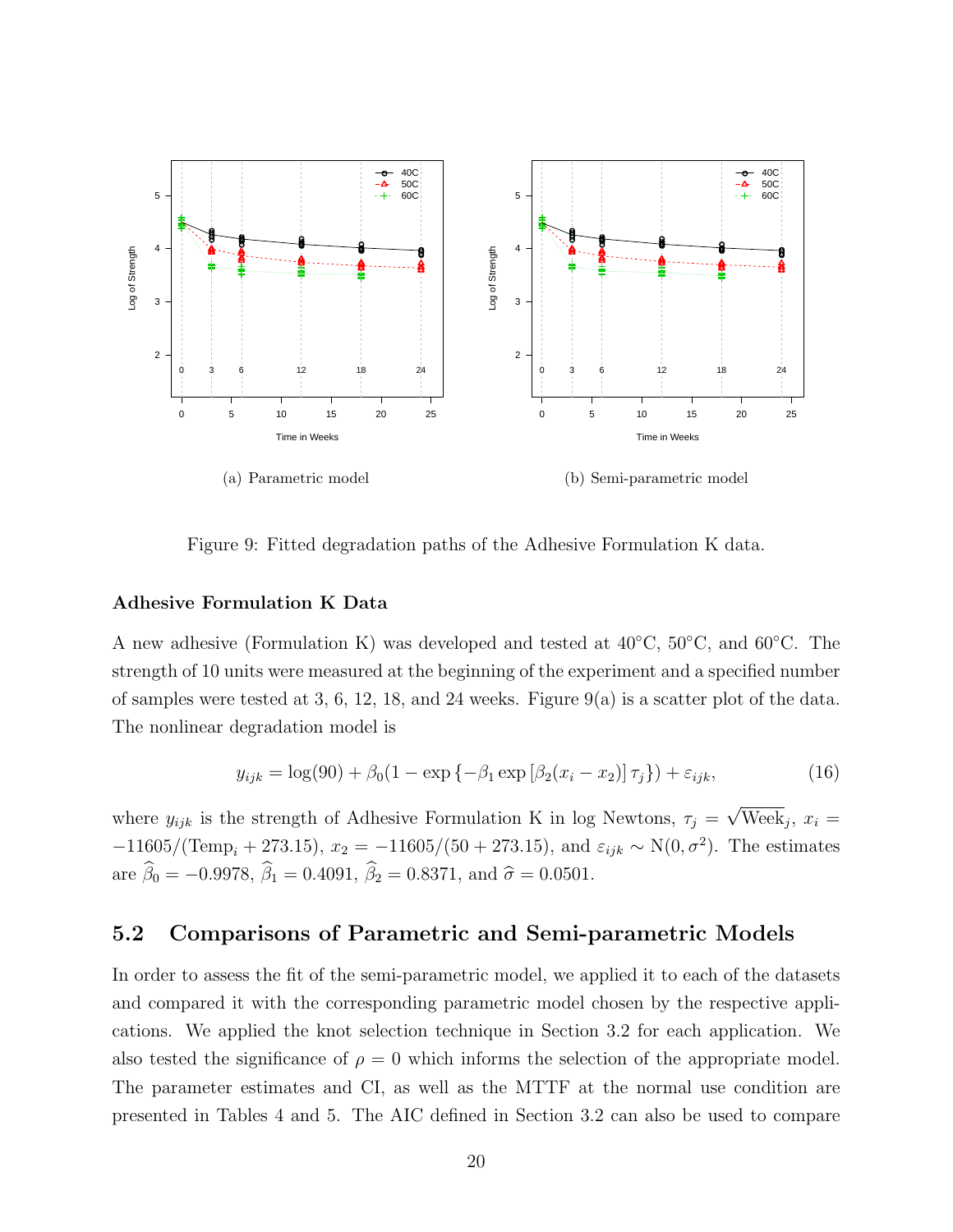| Applications           | Parameter | Estimate | Quantile-based CI |              |  |
|------------------------|-----------|----------|-------------------|--------------|--|
|                        |           |          | $95\%$ lower      | $95\%$ upper |  |
| Adhesive Bond B        |           | 1.3422   | 1.1071            | 1.6165       |  |
|                        | $\sigma$  | 0.1537   | 0.1265            | 0.1787       |  |
| Seal Strength          |           | 0.3235   | 0.2451            | 0.5194       |  |
|                        | $\sigma$  | 0.1610   | 0.1192            | 0.1904       |  |
|                        | $\rho$    | 0.7573   | 0.5465            | 0.8307       |  |
| Adhesive Formulation K |           | 1.8221   | 1.6575            | 2.3658       |  |
|                        | $\sigma$  | 0.0484   | 0.0419            | 0.0544       |  |

Table 4: Parameter estimates and corresponding CI for the semi-parametric models for the three applications.

Table 5: Estimated MTTF at normal use condition based on parametric and semi-parametric models for the three applications (time in weeks).

| Applications           | Failure   |                 |        | Normal Use Parametric Semi-parametric |
|------------------------|-----------|-----------------|--------|---------------------------------------|
|                        | Threshold | Conditions      | Models | Models                                |
| Adhesive Bond B        | 70\%      | $30^{\circ}$ C  | 270    | 306                                   |
| Seal Strength          | 70%       | $100^{\circ}$ C | 222    | 127                                   |
| Adhesive Formulation K | 70%       | $30^{\circ}$ C  | 68     | 92                                    |

the parametric and semi-parametric models. In the calculation of AIC, the log-likelihood is the marginal log-likelihood for the parametric models.

Table 6 contains the log-likelihood values, *edf*, and AIC for each model and dataset. For all three datasets, the semi-parametric models possessed a lower AIC as compared to the parametric models. The fitted degradation paths for the parametric and semi-parametric models are presented in Figures 7, 8, and 9. All three figures show that the semi-parametric models provide a good fit to the data. We can see that the proposed model is flexible in fitting ADDT data from different applications.

Table 6: Log likelihood and AIC values of parametric and semi-parametric models for the ADDT data from the three applications.

| Applications           | Parametric Models |    |             | Semi-parametric Models |     |             |
|------------------------|-------------------|----|-------------|------------------------|-----|-------------|
|                        | Loglik            | df | AIC         | Loglik                 | edf | AIC -       |
| Adhesive Bond B        | 34.9665           | 4  | $-61.9330$  | 38.7264                | 5   | $-67.4418$  |
| Seal Strength          | 194.9907          | 5  | $-379.9814$ | 199.7454               | 6   | $-387.4909$ |
| Adhesive Formulation K | 158.9508          | 4  | $-309.9016$ | 163.9898               |     | -311.9797   |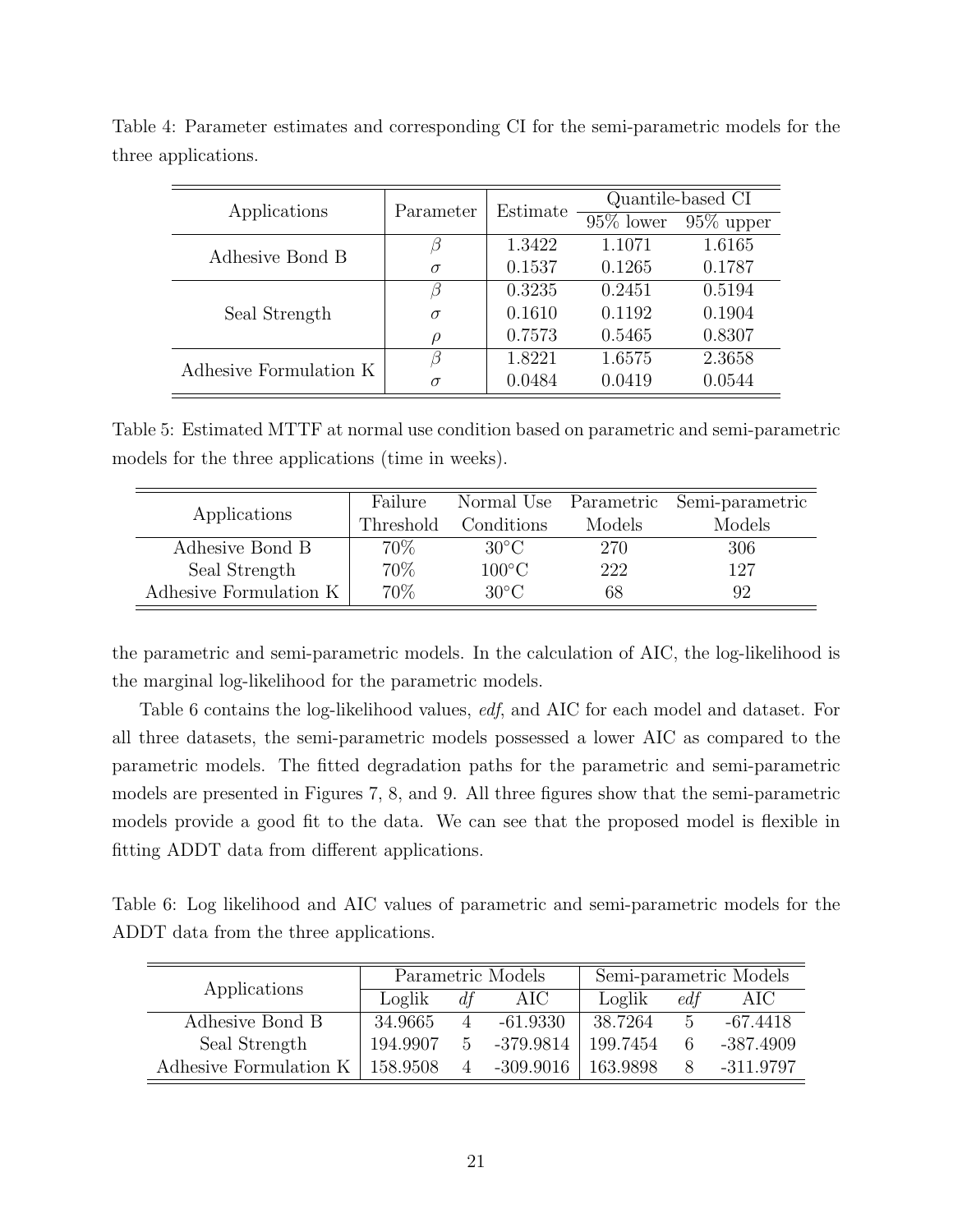# 6 Conclusions and Areas for Future Work

In this paper, we describe a new semi-parametric degradation model for ADDT data based on monotone B-splines. We develop estimation and inference procedures for the proposed model as well as methods for selecting knot locations for the B-splines. Our simulation results indicate that the proposed estimation procedures for our semi-parametric model perform very well. Compared to parametric models, our semi-parametric approach is more flexible and can be applied to a wide range of applications and may be best suited as a generic method for ADDT data analysis for industrial standards. In addition, the semi-parametric model is more robust to model misspecification than a parametric model approach.

One key application of our semi-parametric model could be for test planning. A test plan based on this model would be general enough for application to a variety of materials and also allow for testing of different models. Our model can be served as a starting ground from which to test models against the data gathered rather than having to assume a given model prior to data collection. This would certainly serve as an interesting topic for future research.

The models considered here were solely scale-acceleration models. However, for certain types of products, a model with both scale and shape acceleration may describe the degradation path more appropriately. For example, Tsai et al. (2013) considered a parametric model with both scale and the shape acceleration in test planning. Estimation and inference procedures for the semi-parametric model would certainly be more complex with the introduction of a shape acceleration parameter. It would be of great interest to pursue this in future research.

# References

- Bollaerts, K., P. H. Eilers, and I. Mechelen (2006). Simple and multiple p-splines regression with shape constraints. British Journal of Mathematical and Statistical Psychol $ogy 59(2), 451-469.$
- Carpenter, J. R., H. Goldstein, and J. Rasbash (2003). A novel bootstrap procedure for assessing the relationship between class size and achievement. Applied Statistics 52, 431–443.
- De Boor, C. (2001). A practical quide to splines. New York: Springer-Verlag.
- Efron, B. and R. Tibshirani (1993). An Introduction to the Bootstrap. FL: Boca Raton: Chapman and Hall/CRC.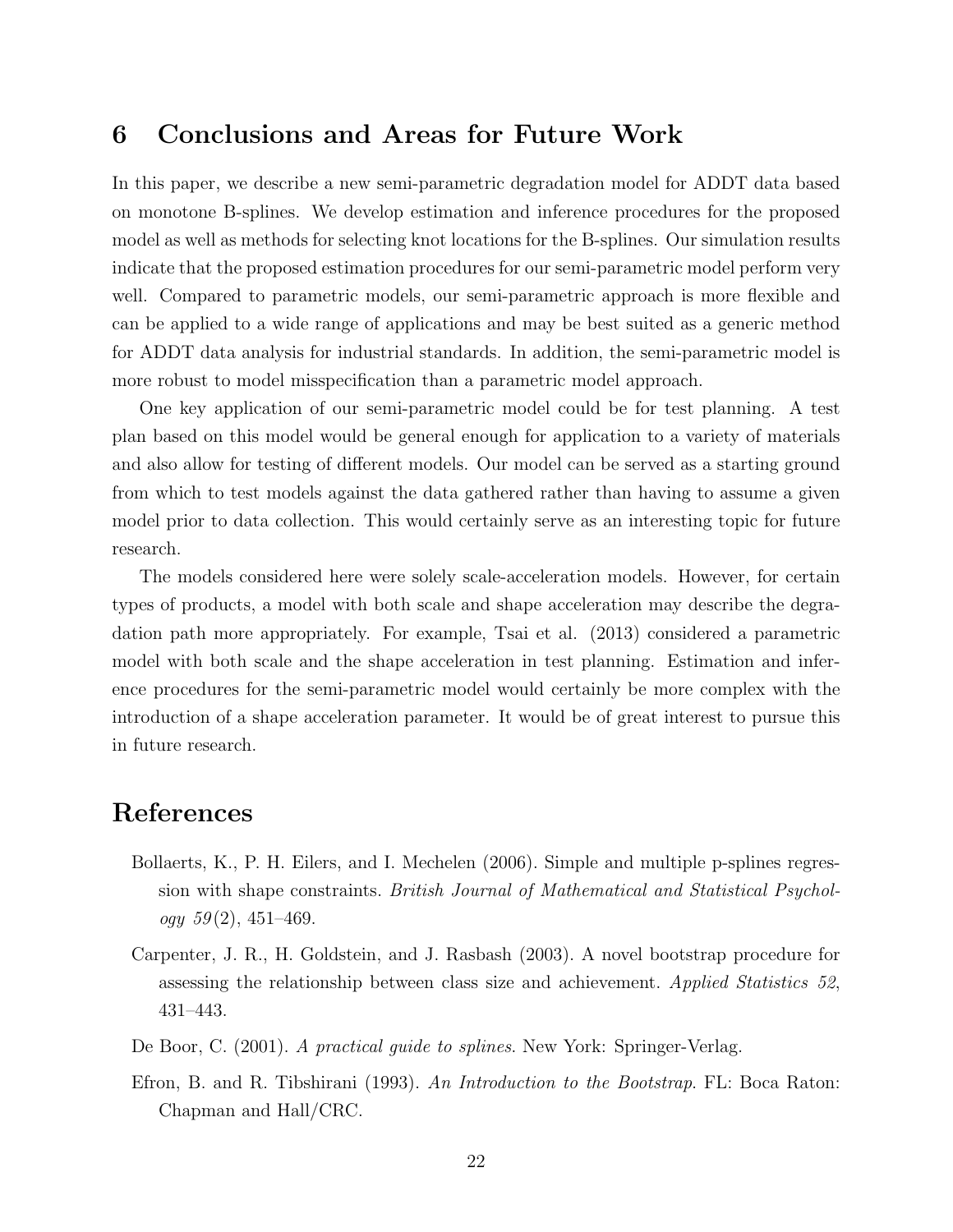- Eilers, P. H. and B. D. Marx (1996). Flexible smoothing with b-splines and penalties. Statistical science, 89–102.
- Escobar, L. A., W. Q. Meeker, D. L. Kugler, and L. L. Kramer (2003). Accelerated destructive degradation tests: Data, models, and analysis. Mathematical and Statistical Methods in Reliability, 319–338.
- Fengler, M. R. and L.-Y. Hin (2014). A simple and general approach to fitting the discount curve under no-arbitrage constraints. Available at SSRN: http://ssrn.com/abstract=2478719.
- Fritsch, F. N. and R. E. Carlson (1980). Monotone piecewise cubic interpolation. SIAM Journal on Numerical Analysis 17 (2), 238–246.
- Gorjian, N., L. Ma, M. Mittinty, P. Yarlagadda, and Y. Sun (2010). A review on degradation models in reliability analysis. In Engineering Asset Lifecycle Management, pp. 369–384. Springer.
- He, X. and P. Shi (1998). Monotone b-spline smoothing. Journal of the American statistical Association 93 (442), 643–650.
- Hofner, B., T. Kneib, and T. Hothorn (2014). A unified framework of constrained regression. Statistics and Computing, 1–14.
- Hofner, B., J. Müller, and T. Hothorn (2011). Monotonicity-constrained species distribution models. *Ecology*  $92(10)$ , 1895–1901.
- Hong, Y., Y. Duan, W. Q. Meeker, D. L. Stanley, and X. Gu (2015). Statistical methods for degradation data with dynamic covariates information and an application to outdoor weathering data. Technometrics 57, 180–193.
- Kanungo, T., D. M. Gay, and R. M. Haralick (1995). Constrained monotone regression of roc curves and histograms using splines and polynomials. In Image Processing, 1995. Proceedings., International Conference on, Volume 2, pp. 292–295. IEEE.
- Leitenstorfer, F. and G. Tutz (2007). Generalized monotonic regression based on b-splines with an application to air pollution data. *Biostatistics*  $8(3)$ , 654–673.
- Li, M. and N. Doganaksoy (2014). Batch variability in accelerated-degradation testing. Journal of Quality Technology 46, 171–180.
- Lu, C. J. and W. Q. Meeker (1993). Using degradation measures to estimate a time-tofailure distribution. *Technometrics* 34, 161–174.
- Meeker, W. Q., L. A. Escobar, and C. J. Lu (1998). Accelerated degradation tests: modeling and analysis. Technometrics  $40(2)$ , 89–99.